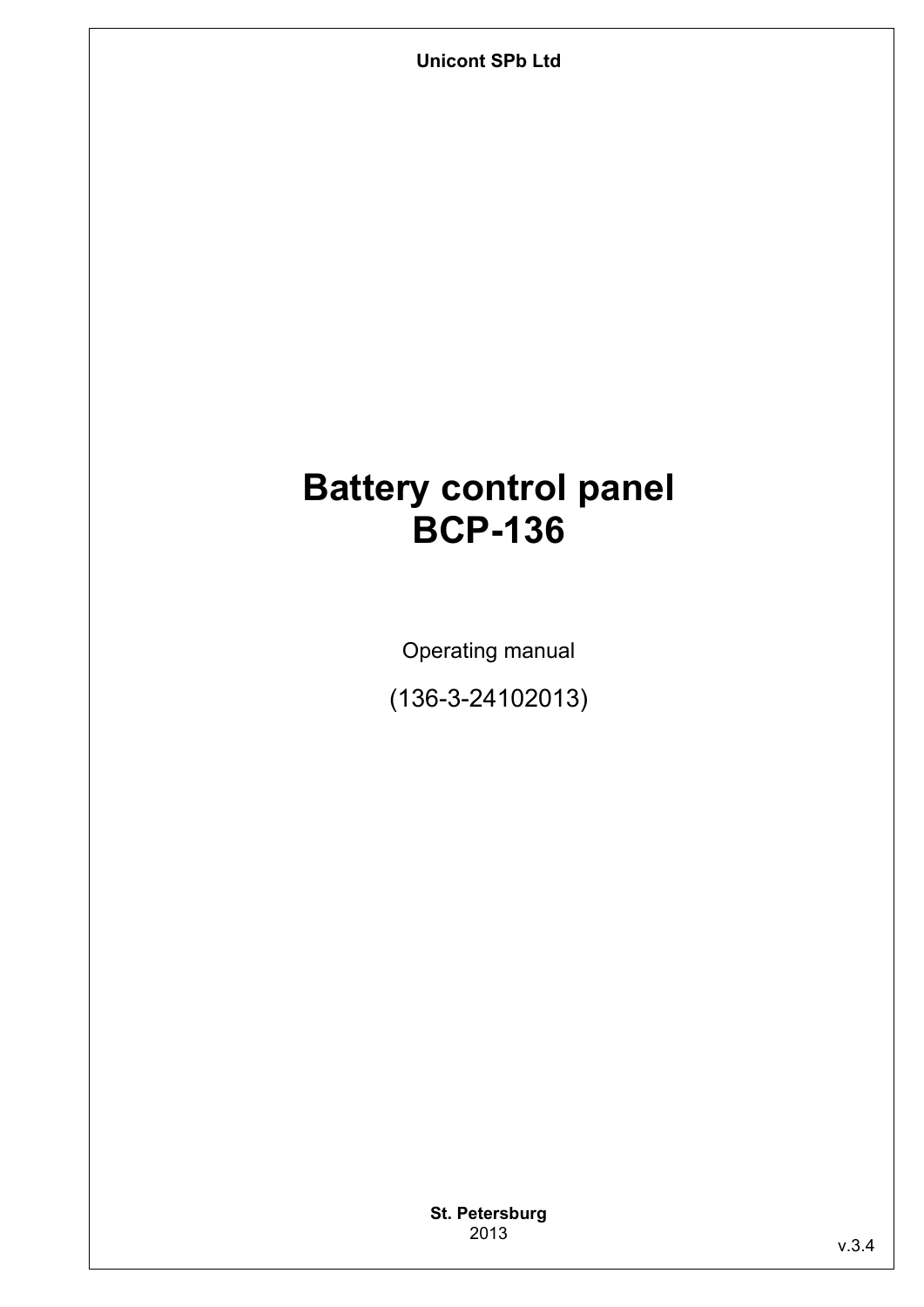### **Table of Contents**

| 2. |                                                         |  |
|----|---------------------------------------------------------|--|
| 3. |                                                         |  |
|    |                                                         |  |
| 5. |                                                         |  |
|    |                                                         |  |
|    |                                                         |  |
|    |                                                         |  |
|    |                                                         |  |
|    |                                                         |  |
|    |                                                         |  |
|    |                                                         |  |
|    |                                                         |  |
|    |                                                         |  |
|    | APPENDIX A SAILOR 6081 TO BCP-136 CONNECTION EXAMPLE 27 |  |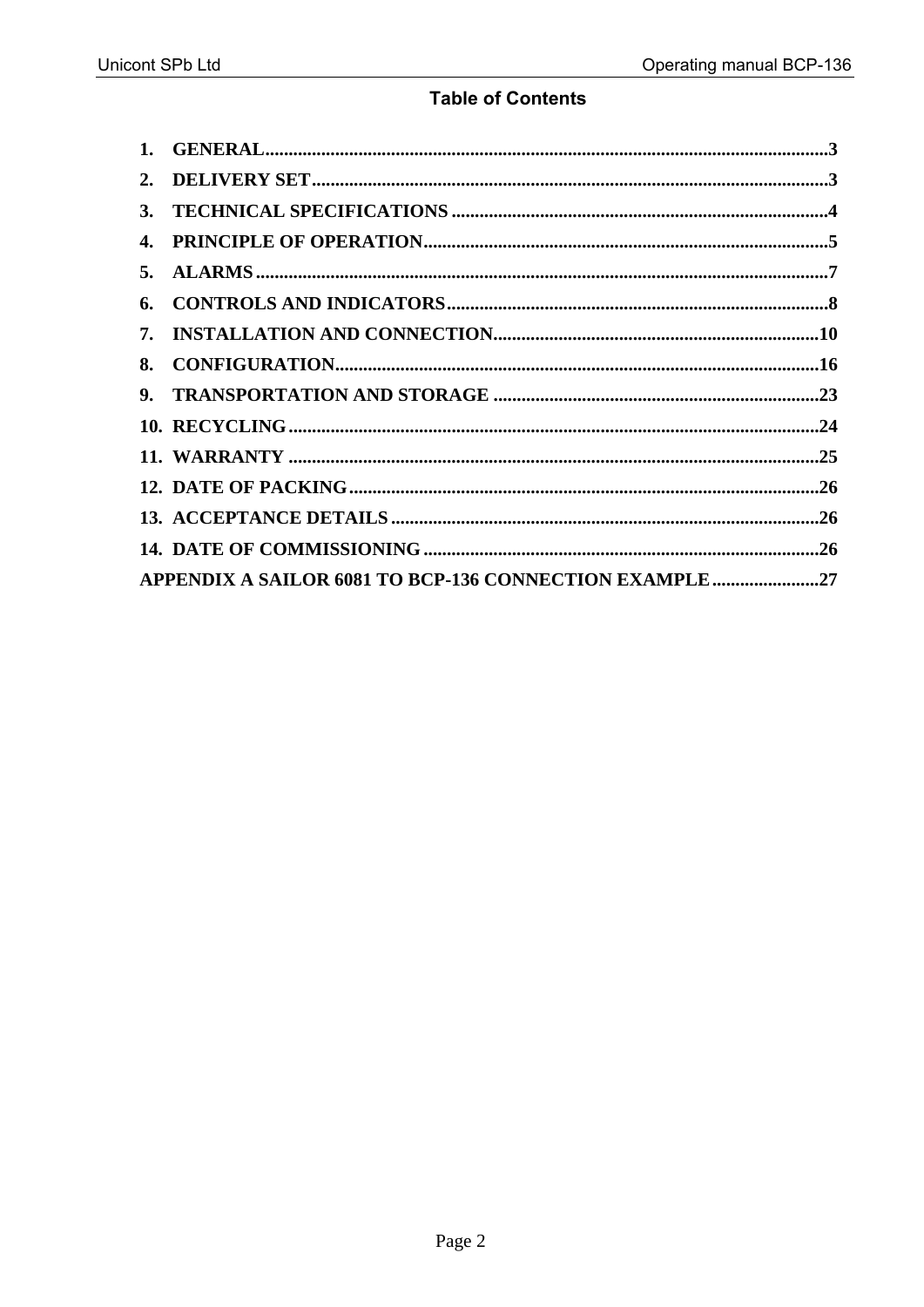Battery control panel BCP-136 (hereinafter referenced to as battery panel, or panel) is intended for indication of actual battery charging current and voltage, alarming in case of mains power failures and battery discharge.

This operating manual describes design and operating principles of the BP, contains instructions for its installation, configuration, operation, warranty and post-warranty maintenance.

The manual is intended for those involved in BP installation and configuration, as well as for BP users. BP installation requires corresponding electric safety qualification.

### **1. General**

Battery control panel BCP-136 ensures 24/7 battery state monitoring by indication of actual charging/discharging current and voltage, as well as emission of sound and visual alarm signals in case of 220 V mains power failure, battery discharge and other abnormal situations.

### **2. Delivery Set**

| 1. Battery panel BCP-136* | 1 pcs. |
|---------------------------|--------|
| 2. Connector DB-15F       | 2 pcs. |
| 3. Operating manual       | 1 pcs. |

*\* Battery panel version is defined by the customer when ordering* 

#### Battery panel versions:

– BCP-136 (ДИШУ.468262.001) – equipped with analog and digital interface ports – BCP-136 (ДИШУ.468262.001-01) – equipped with digital interface ports only. (the versions are described in section 3)

Example of panel designation when ordering:

- BCP-136 (ДИШУ.468262.001) or "BCP-136 with analog interface"

- BCP-136 (ДИШУ.468262.001-01) or BCP-136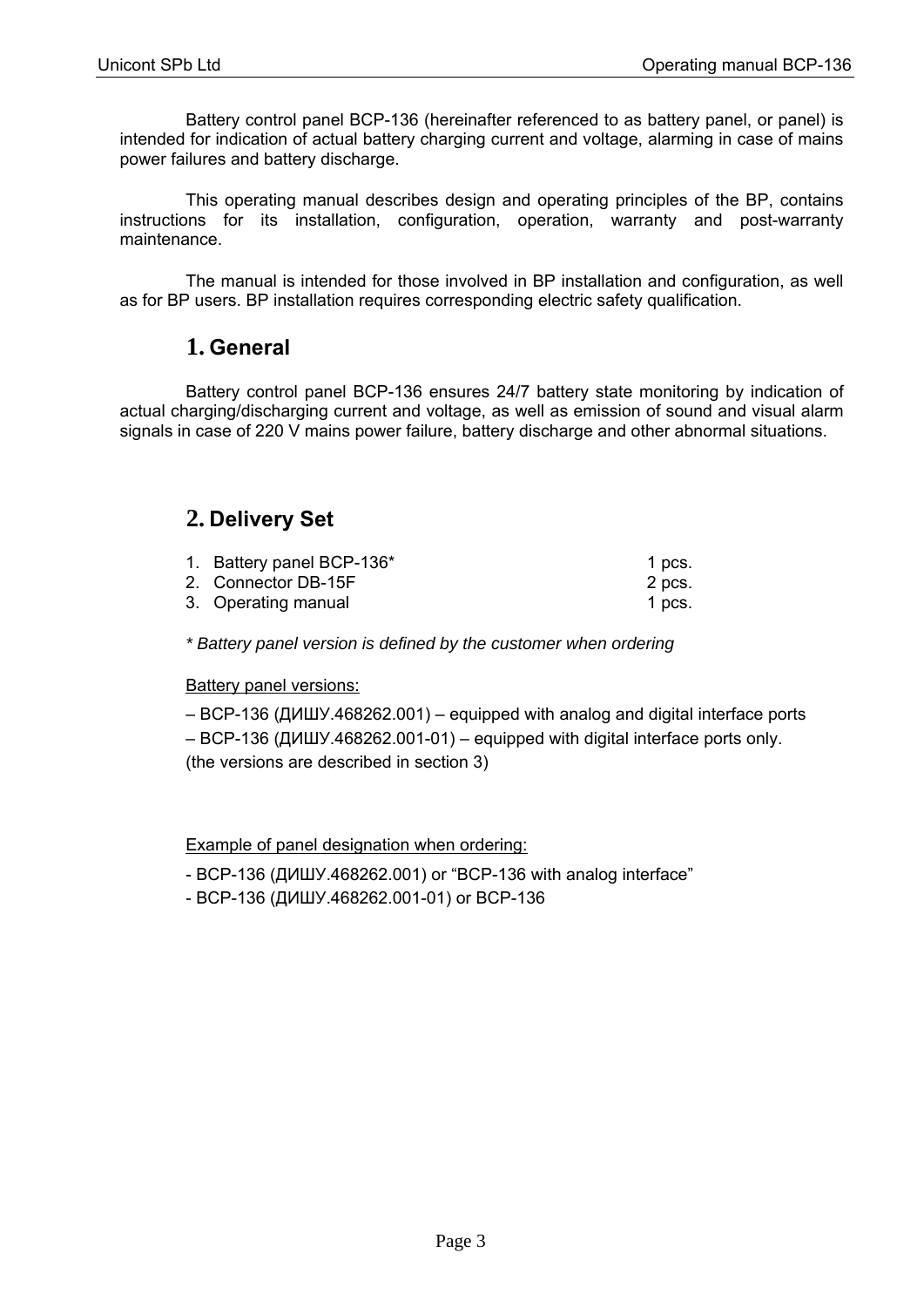# **3. Technical specifications**

Table 1 - Specifications

|                                                                                                                                                            | BCP-136 version                                                       |                                                       |  |  |
|------------------------------------------------------------------------------------------------------------------------------------------------------------|-----------------------------------------------------------------------|-------------------------------------------------------|--|--|
|                                                                                                                                                            | ДИШУ.468262.001                                                       | ДИШУ.468262.001-01                                    |  |  |
| <b>General specifications:</b>                                                                                                                             |                                                                       |                                                       |  |  |
| Power supply voltage                                                                                                                                       |                                                                       | 10.0  36.0VDC                                         |  |  |
| Power consumption                                                                                                                                          | 3.0 W                                                                 | 2.5 W                                                 |  |  |
| Galvanic insulation of supply mains                                                                                                                        |                                                                       | Yes                                                   |  |  |
| Reverse polarity protection                                                                                                                                |                                                                       | Yes                                                   |  |  |
| Overvoltage protection                                                                                                                                     |                                                                       | Yes (a fuse)                                          |  |  |
| Number of simultaneously connected<br>batteries                                                                                                            |                                                                       | 2 pcs.                                                |  |  |
| Number of ports () *                                                                                                                                       | $2 \times$ RS-422 / analog                                            | $2 \times RS-422$<br>(digital)                        |  |  |
| * Note – it is possible to connect external devices to one or simultaneously 2<br>ports of the panel, but only one of the interfaces can be used for that. |                                                                       |                                                       |  |  |
|                                                                                                                                                            | <b>Digital interface specifications:</b>                              |                                                       |  |  |
| Purpose                                                                                                                                                    |                                                                       | Data exchange with CH-105, PCH-205,<br><b>BMU-126</b> |  |  |
| Maximal input data rate                                                                                                                                    |                                                                       | 115200 bps                                            |  |  |
| Galvanic insulation                                                                                                                                        |                                                                       | Yes                                                   |  |  |
| Communication protocol                                                                                                                                     | Proprietary (Unicont SPB)                                             |                                                       |  |  |
| Devices to be connected                                                                                                                                    | CH-105, PCH-205, BMU-126<br>(manufactured by Unicont SPB).            |                                                       |  |  |
|                                                                                                                                                            | Analog interface specifications (BCP-136 only):                       |                                                       |  |  |
| Purpose                                                                                                                                                    | Battery voltage and current measurement<br>(by means of a shunt)      |                                                       |  |  |
| Galvanic insulation of channels                                                                                                                            | Yes                                                                   |                                                       |  |  |
| $U_{shunt}$ measurement range                                                                                                                              | 80 mV                                                                 |                                                       |  |  |
| U <sub>bat</sub> measurement range                                                                                                                         | $0 - 36 V$                                                            |                                                       |  |  |
| Current measurement accuracy                                                                                                                               | 0.01A                                                                 |                                                       |  |  |
| Voltage measurement accuracy                                                                                                                               |                                                                       | 0.01V                                                 |  |  |
| Current indication accuracy                                                                                                                                |                                                                       | 0.1 A (XX.X format)                                   |  |  |
| Voltage indication accuracy                                                                                                                                |                                                                       | 0.1 V (XX.X format)                                   |  |  |
| Input resistance                                                                                                                                           |                                                                       | $0.8 \text{ M}\Omega$                                 |  |  |
| Allowed shunt resistance                                                                                                                                   |                                                                       | $19990 \mu\Omega$                                     |  |  |
| Devices to be connected                                                                                                                                    | SB-138 (manufactured by Unicont SPB) and<br>other shunt based devices |                                                       |  |  |
| <b>General specifications:</b>                                                                                                                             |                                                                       |                                                       |  |  |
| Overall dimensions:                                                                                                                                        | 211 mm × 117 mm × 55 mm                                               |                                                       |  |  |
| Overall dimensions with bracket                                                                                                                            | 255 mm × 143.5 mm × 65 mm                                             |                                                       |  |  |
| Storage temperature                                                                                                                                        | $-55^{\circ}$ C  +70 $^{\circ}$ C                                     |                                                       |  |  |
| Operating temperature                                                                                                                                      |                                                                       | $-25^{\circ}$ C  +55 $^{\circ}$ C                     |  |  |
| Weight                                                                                                                                                     |                                                                       | At most 2 kg                                          |  |  |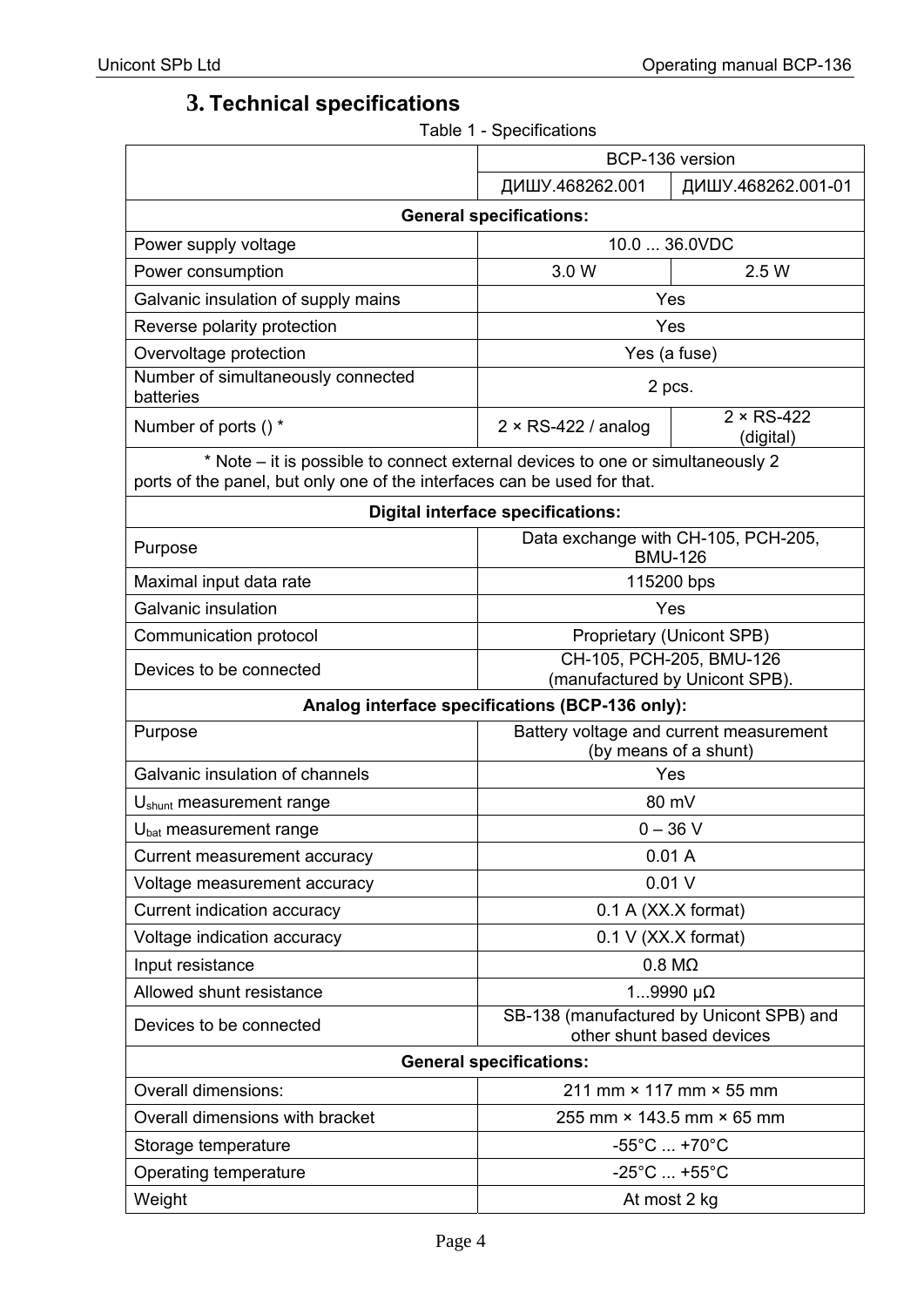## **4. Principle of operation**

The battery panel is an electronic device, which consists of the following units:

- $-$  digital processor (CPU),
- $-$  two data transceiving units (RS-422 $_1$ , RS-422 $_2$ ),
- two battery voltage measurement units (ADC  $1.2$ , ADC  $2.2$ )\*,
- two shunt voltage measurement units  $(ADC_1.1, ADC_2.1)^*$ ,
- two relay contact state detectors (for mains power failure alarming)
- LED displays (for battery parameters indication),
- control buttons,
- built-in sound and visual alarming devices,
- $\equiv$  selected battery LED indicators (ref. Fig. 1 and Fig. 2)
- $* -$  for BCP-136 only.

Structural diagram of the battery panel is shown in Fig. 1.



Fig. 1 Battery panel structural diagram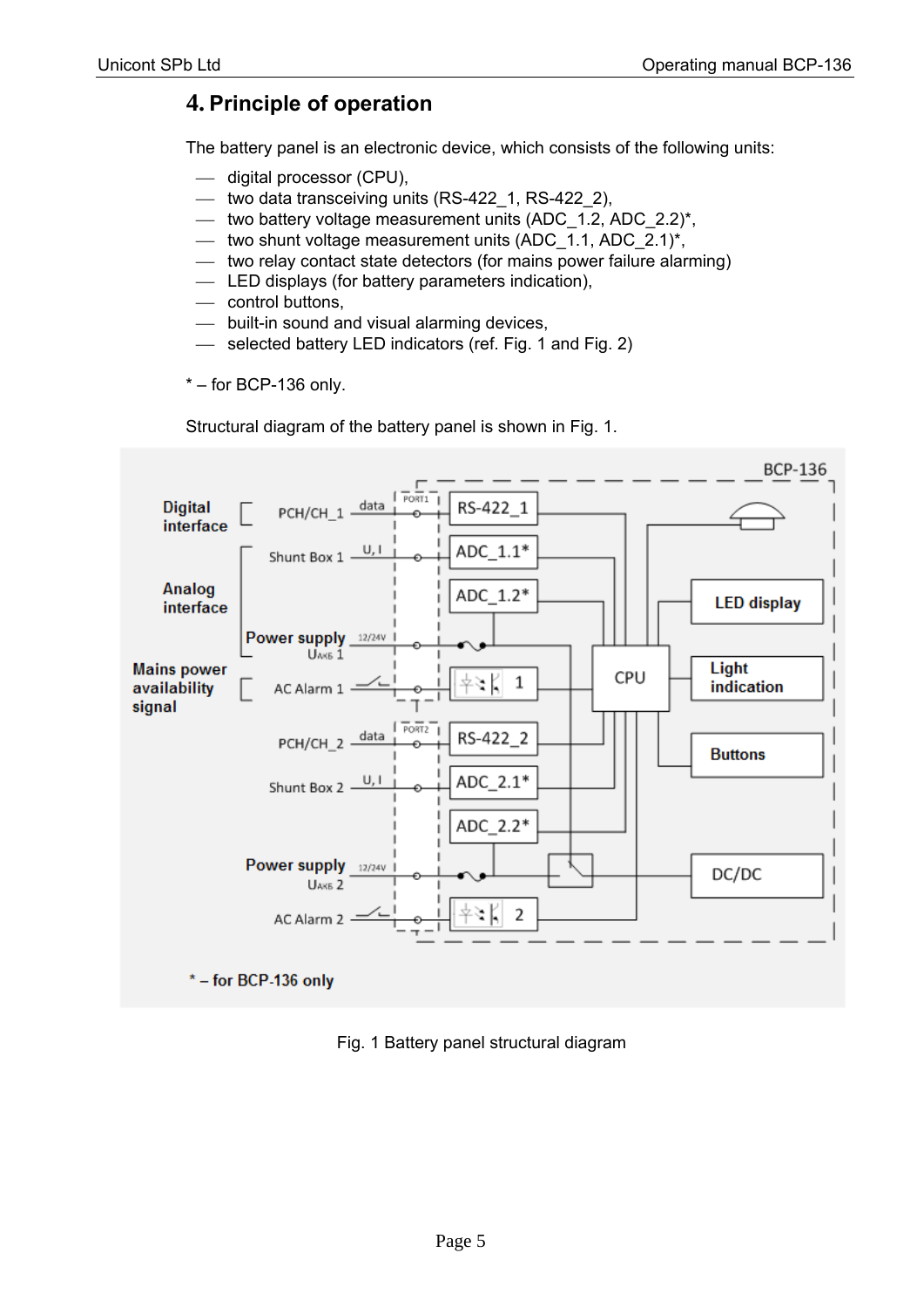Battery panel performs the following functions:

- $-$  selection of operating mode of connected battery chargers,
- indication of actual state (current and voltage) of connected batteries,
- visual and signal alarming of mains power failure.

Panel BCP-136 supports both digital and analog communication interfaces, while panel BCP-136-01 supports digital interface only.

Interfaces and external devices to be connected:

- $-$  digital interface (ref. Fig. 5) CH-105, PCH-205 or BMU-126. Via the digital interface, the battery panel connected to these devices receives information on actual settings, abnormal conditions, charging current and voltage, and displays it by means the indicator. By means of the panel, it is possible to adjust settings of CH-105 and PCH-205 (ref. section 8),
- analog interface (ref. Fig. 6) SB-138. It allows to receive charge information from batteries and other (third parties') external devices.

Battery panel supports simultaneous connection of at most two devices, digital or analog, in any combination (connection diagrams are shown in section 7).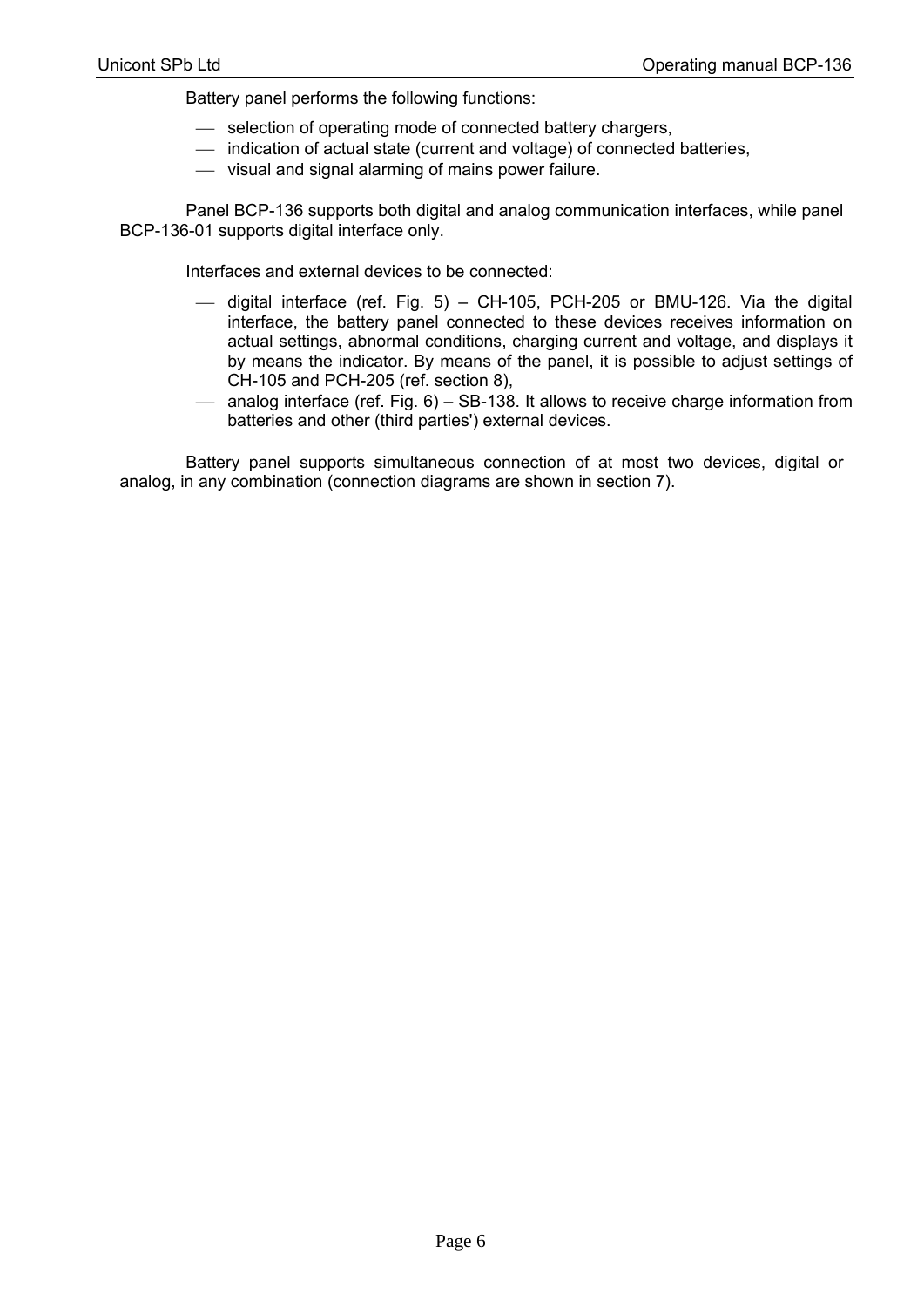### **5. Alarms**

Battery panel is equipped with built-in means of visual and sound alarming intended to alert on emergency conditions (ref. Table 2). Used along with CH-105 or PCH-205, the panel engages these means upon reception of alarms from these devices in digital form (via a digital channel) (ref. CH-105 and PCH-205 operating manuals, section "Alarms").

|                                                                                          | <b>Connection type</b> |                             |                                      |  |
|------------------------------------------------------------------------------------------|------------------------|-----------------------------|--------------------------------------|--|
| <b>Emergency conditions</b>                                                              | Analog                 | <b>Digital</b><br>(BMU-126) | <b>Digital</b><br>(CH-105, PCH-205)  |  |
| Input power failure<br>(if potential-free contacts are used to<br>receive signals)       | +                      | $\ddot{}$                   |                                      |  |
| Battery voltage exceeds the specified<br>level                                           | $\ddot{}$              | $\ddot{}$                   | Ref. CH-105 and<br>PCH-205 operating |  |
| Battery voltage falls below the specified<br>level                                       | $\ddot{}$              | $\ddot{}$                   | manuals, section<br>"Alarms"         |  |
| Discharge current exceeds the maximal<br>level                                           |                        | $\ddot{}$                   |                                      |  |
| «+» – alarm (visual and sound signals) is switched on<br>«-» - alarm is not switched on. |                        |                             |                                      |  |

In any of the above mentioned conditions battery panel automatically engages the built-in alarm devices. In order to switch sound alarm signals off, it is necessary to press MUTE button. However, visual alarm signals will stay active until the cause of the alarm is remedied.

Detailed description of the alarm devices can be found in section 6.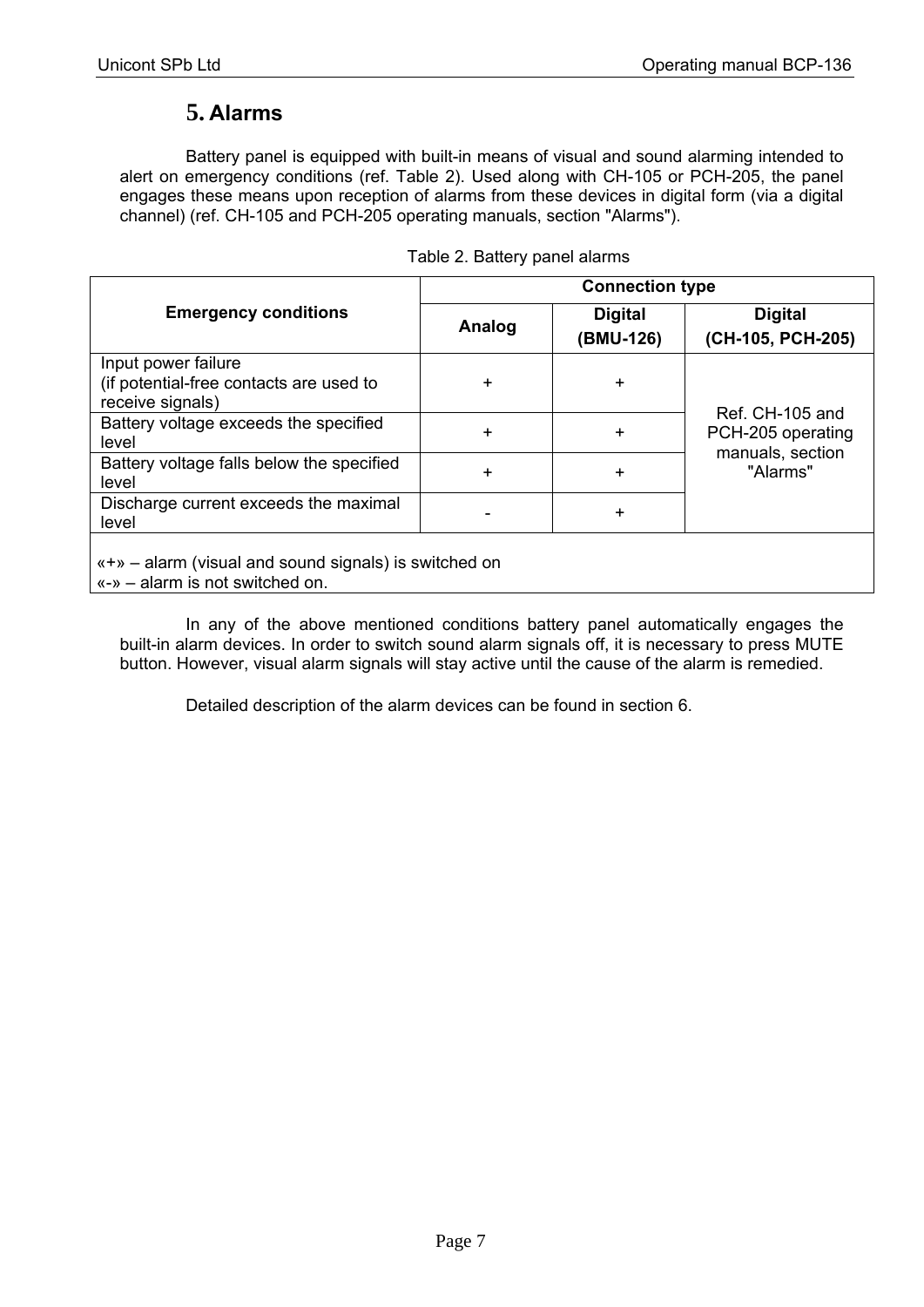### **6. Controls and indicators**

Battery panel is equipped with the following controls and indicators:

- control buttons.
- selected battery LEDs (BAT1/2),
- alarm LEDs (BAT ALARM 1/2, AC ALARM 1/2),
- $-$  two digital LED indicators.

Arrangement of indicators:



### **Fig. 2 Arrangement and general purpose of indicators.**

o Control buttons are used to select battery 1 or 2 to display its parameters by means of the digital indicators, acknowledge alarm sound signals, perform the lamp test, adjust brightness of LEDs and digital indicators. Menu navigation buttons make it possible to configure CH-105 and PCH-205 (connected to digital interfaces) and to adjust shunt and alarm settings (control button purposes are summarized in Table 3).

| <b>Button</b><br><b>Purpose</b>                                 |                                                                                                                                                            |
|-----------------------------------------------------------------|------------------------------------------------------------------------------------------------------------------------------------------------------------|
| selection of main menu items (ref. section 8.3).<br><b>MENU</b> |                                                                                                                                                            |
| $\triangle$ and $\nabla$                                        | adjustment of LED brightness, selection of menu item values                                                                                                |
| <b>ENTER</b>                                                    | saving (entering) of the selected menu item value (ref. section 8.3).                                                                                      |
| <b>BAT 1/2</b>                                                  | selection of battery 1 or 2 (ports PORT1 and PORT2) for indication.                                                                                        |
| <b>MUTE/TEST</b>                                                | switching off (acknowledging) of alarm sound signal (ref. section8.3.9), testing of<br>LEDs, indicators and the beeper (the test mode, ref. section 8.3.8) |

o Alarm LEDs BAT ALARM and AC ALARM (ref. Fig. 2).

Table 4. Purposes of state indication LEDs.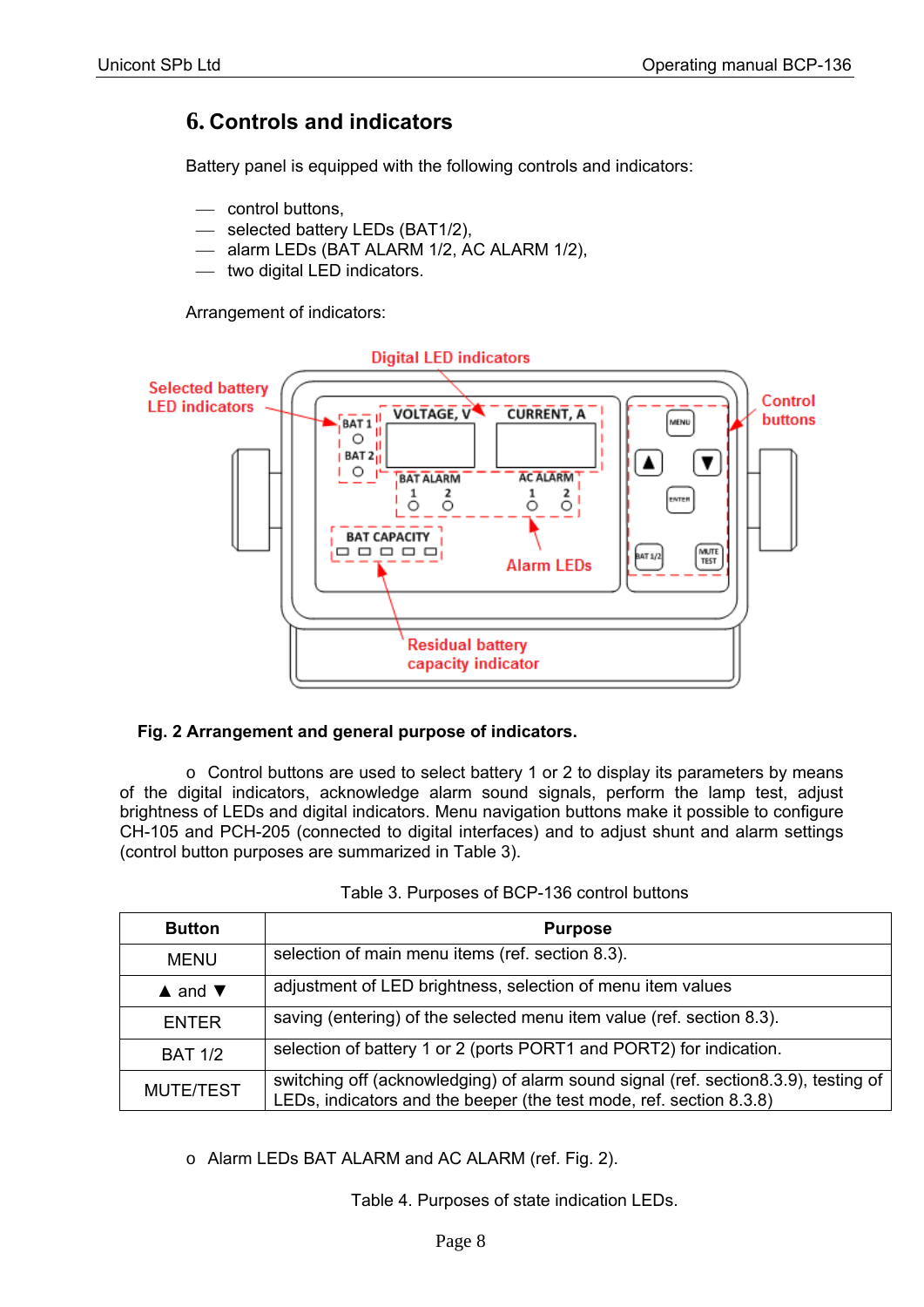| <b>LED</b> indicator |            | <b>Purpose</b>                                                                                                                                                                              |  |  |
|----------------------|------------|---------------------------------------------------------------------------------------------------------------------------------------------------------------------------------------------|--|--|
| <b>BAT ALARM</b>     | 1 (PORT 1) | $-$ if a digital interface is used (along with CH-105 or PCH-205), the<br>LED is switched on in case of alarm conditions (ref. CH-105 and PCH-<br>205 operating manuals, section "Alarms"), |  |  |
|                      | 2 (PORT 2) | $-$ if an analog interface is used (along with SB-138), the LED is<br>switched on in case of a deviation from specified charge/discharge<br>parameters.                                     |  |  |
| <b>AC ALARM</b>      | 1 (PORT 1) | - the LED is switched on in case of power supply failure of the battery<br>charger connected the corresponding panel port,                                                                  |  |  |
|                      | 2 (PORT 2) | - the LED is switched on in case of potential-free (dry) contacts<br>disconnection of the relay connected to the corresponding panel port.                                                  |  |  |

 $\circ$  LEDs BAT1 and BAT2 indicate the selected battery number (1 or 2), parameters of which are currently shown by digital LED indicators.

o Digital LED indicators show actual values of battery current and voltage. Negative sign on the LED indicator means negative (discharge) current.

o Residual battery capacity indicator shows residual capacity (power) of the selected battery. **(Currently not in use).**

In the standby (primary) operating mode the battery panel indicators display the following information: selected battery number, actual voltage (the left indicator) and discharge/charge current (the right indicator) of the selected battery.

If CH-105 or PCH-205 is connected to the digital interface of the battery panel, which operates in the standby (primary) mode, pressing on ENTER results in that letter "t" appears on the left digital indicator, while the right one displays actual battery temperature. This function is supported, provided that that CH-105 or PCH-205 is equipped with a DTS-135 battery temperature sensor (ref. section 8.3.10 for detailed information). If such sensor is not installed, the right indicator will display symbols " $- -$ ".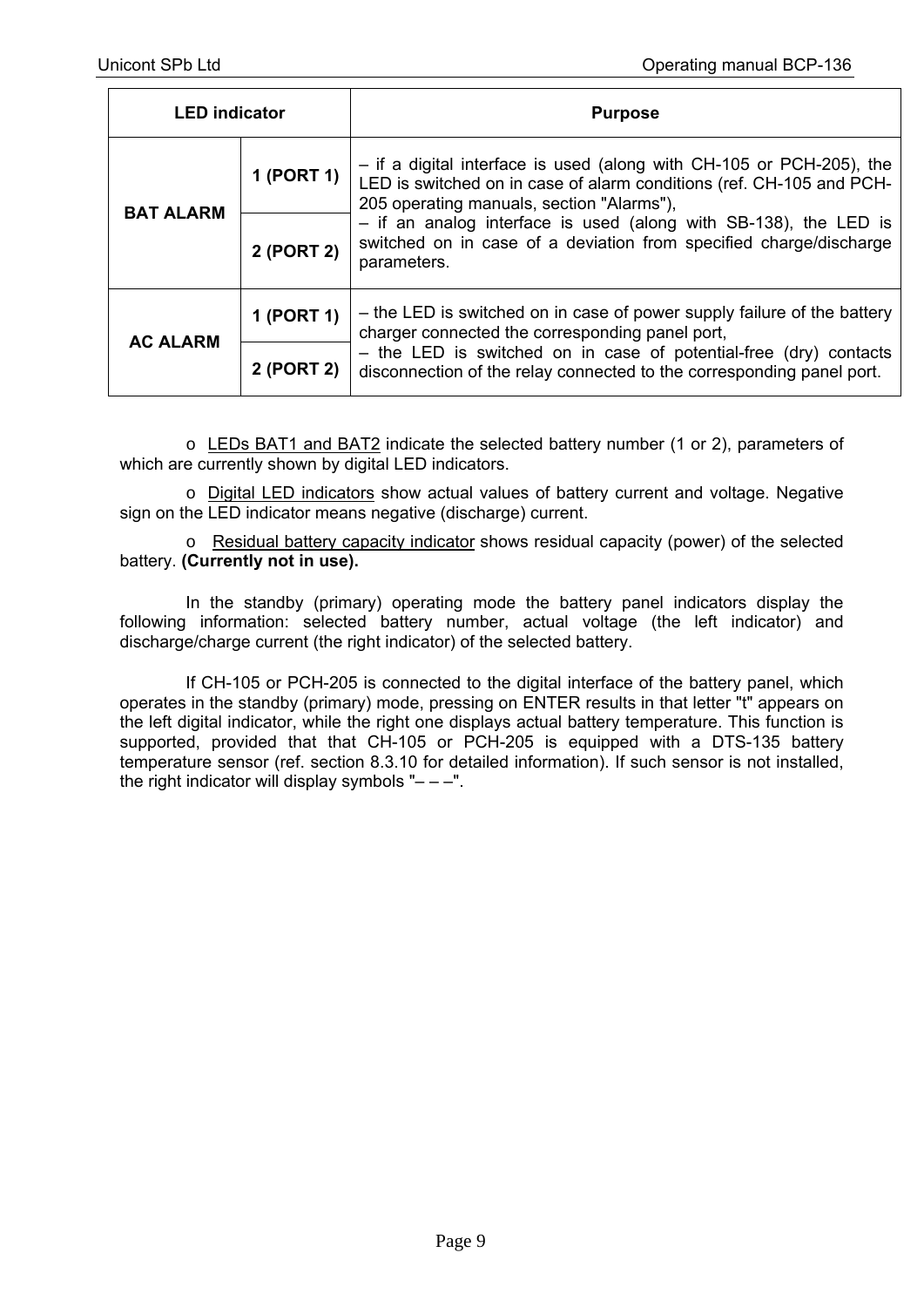# **7. Installation and connection**

It is recommended to install and connect the battery panel in the following order:

a) The panel must be mounted on a horizontal or vertical surface or on a console. Select a place for installation and drill mounting holes in accordance with the outline drawing:

- guidelines for desktop or bulkhead installation are shown in Fig. 3,
- guidelines for console installation are shown in Fig. 4.





Fig. 3 BCP-136 overall and mounting dimensions for surface installation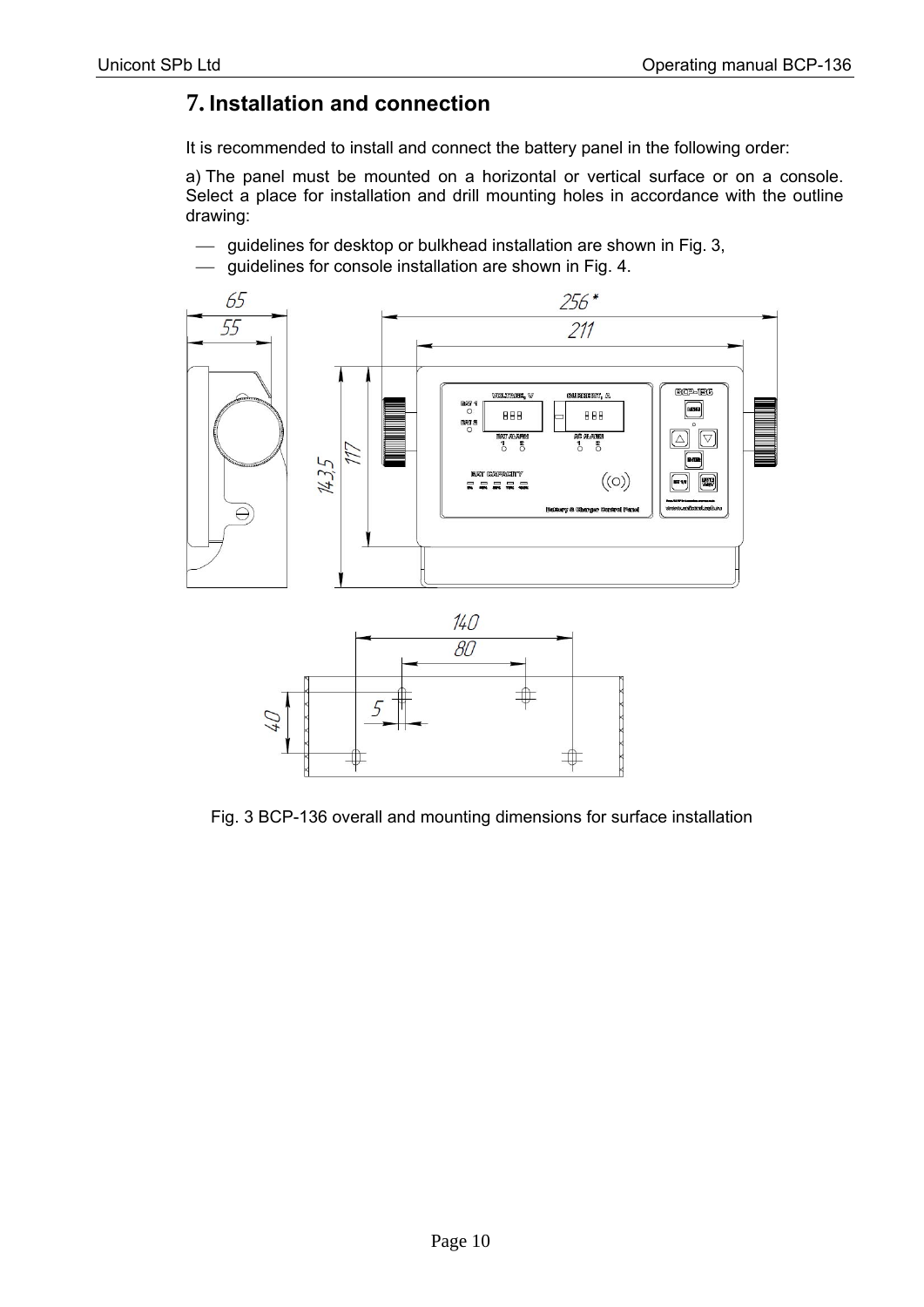



b) Wire connecting cables of external devices. Connect the cables in accordance with the connection diagram taking into account purposes of the connectors:

- digital interface connection diagram is shown in Fig. 5, Fig. 7;
- analog interface connection diagram is shown in Fig. 6.



- In order to connect the battery panel to the battery, it is recommended to use cables KYN3B(3x2x0.5)3 or similar.

Fig. 5 Example of PCH-205 (CH-105) connection to the digital interface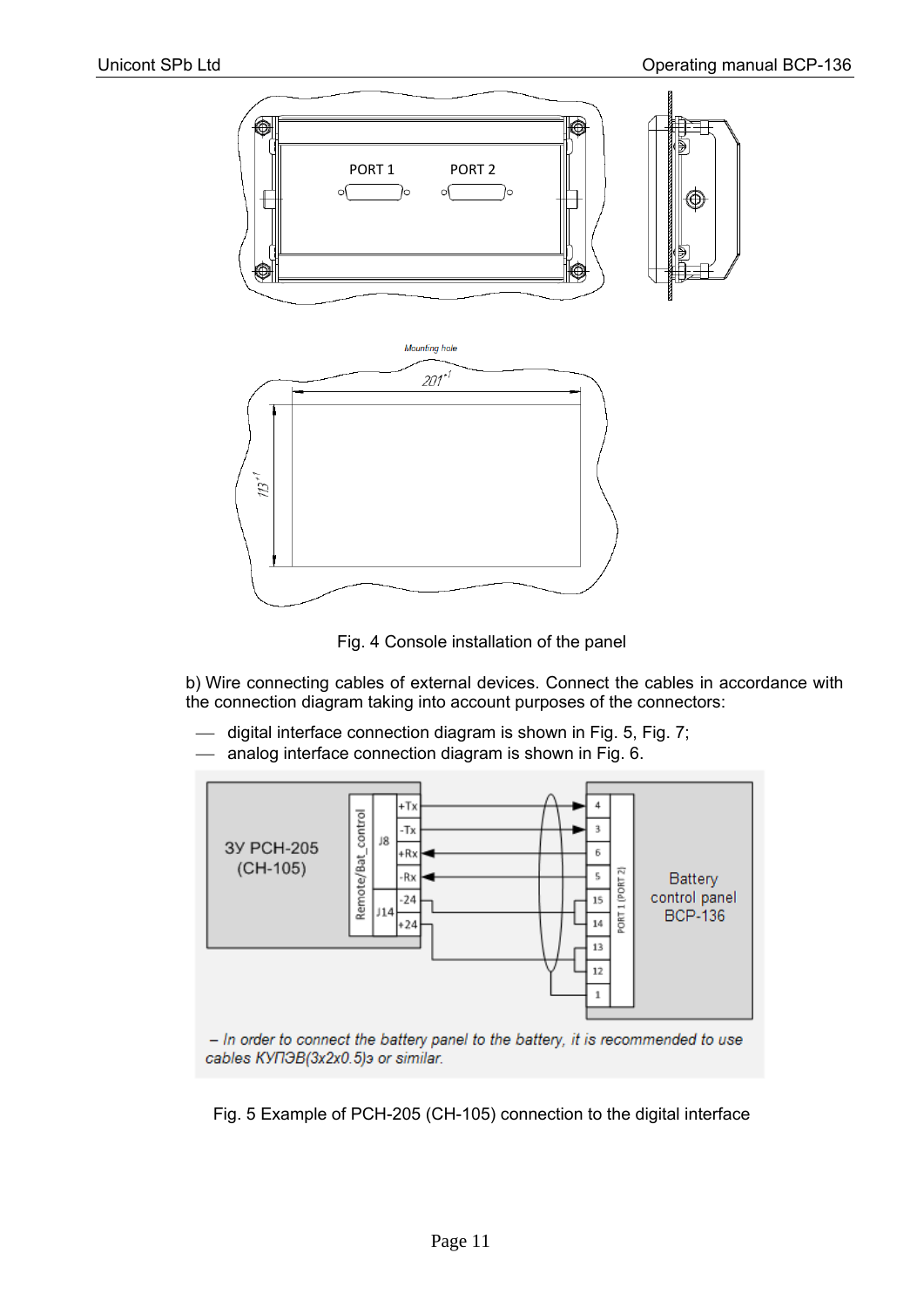

Fig. 6 Example of SB-138 connection to the analog interface

**Note!** Prior to connect a battery to the battery panel analog port, ensure that the battery parameters meet the analog interface specifications (ref. section 3).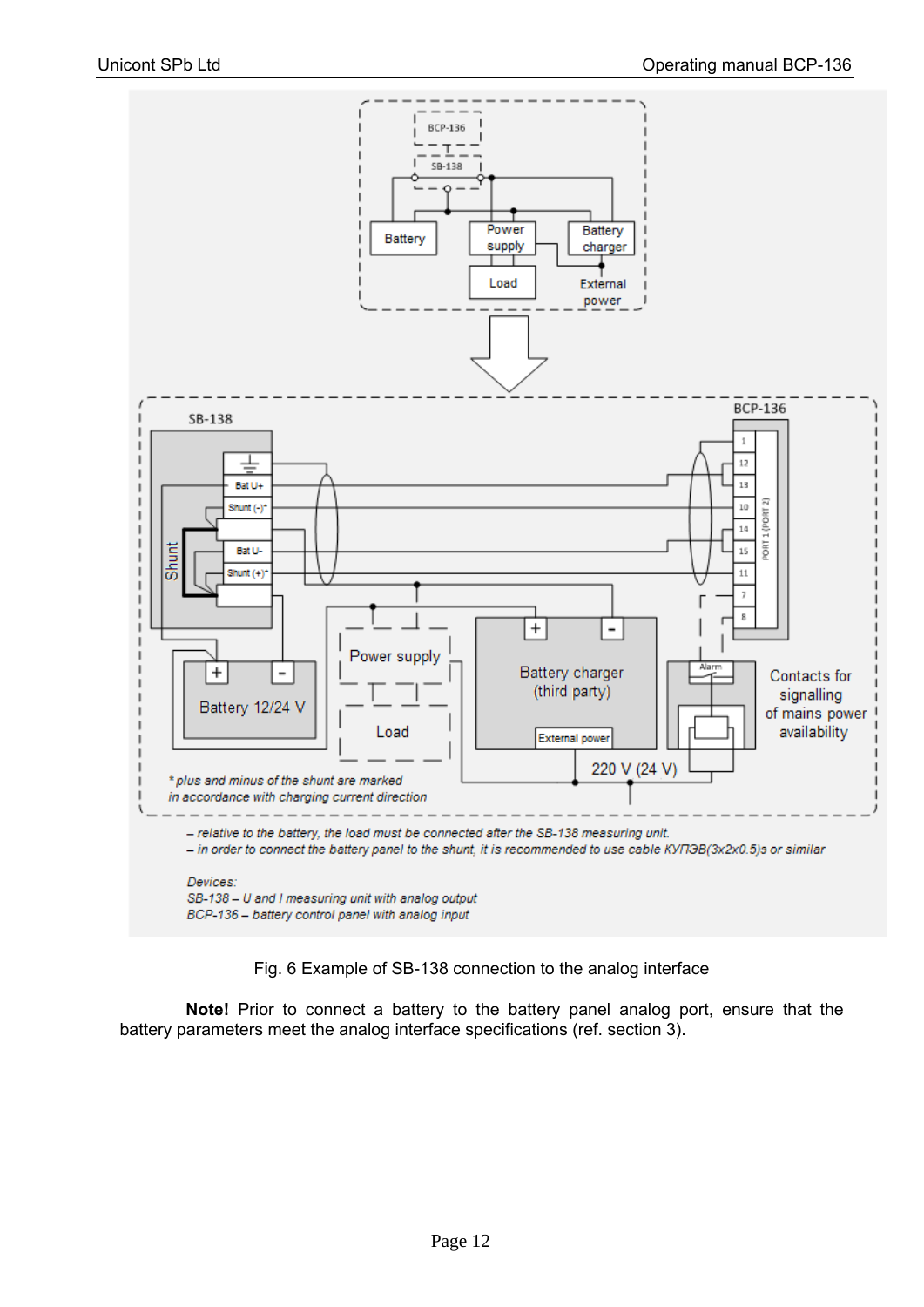

#### Devices:

BMU-126 - U and I measuring unit with digital output BCP-136(-01) - battery control panel

Fig. 7 Example of BMU-126 connection to the analog interface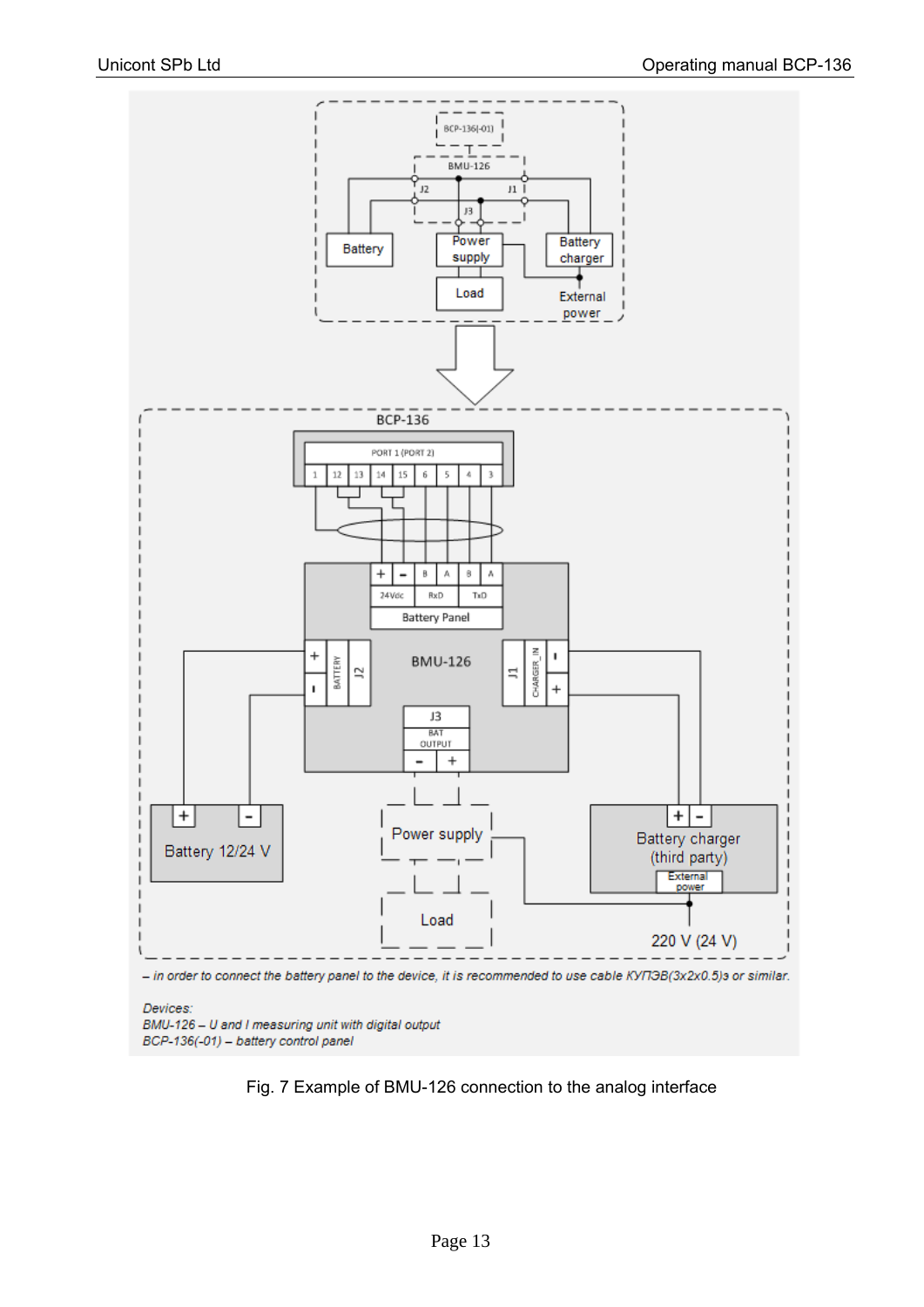#### Assignment of PORT 1 and PORT 2 connector pins:

|    |                         |                |                             | <b>Purpose</b>       |              |
|----|-------------------------|----------------|-----------------------------|----------------------|--------------|
|    | Pin No.                 | <b>Circuit</b> | <b>Digital</b><br>interface | Analog<br>interface* | <b>Power</b> |
|    | 1                       | <b>GROUND</b>  | $\ddot{}$                   | $+$                  |              |
|    | $\overline{2}$          | <b>NC</b>      |                             | -                    |              |
|    | 3                       | $Rx -$         | $\ddot{}$                   |                      |              |
| 9  | $\overline{\mathbf{4}}$ | $Rx +$         | $+$                         |                      |              |
|    | 5                       | $Tx -$         | $+$                         |                      |              |
|    | 6                       | $Tx +$         | $+$                         |                      |              |
|    | $\overline{7}$          | Rele           |                             | $+$                  |              |
|    | 8                       | Rele           |                             | $\ddot{}$            |              |
| 15 | 9                       | <b>NC</b>      |                             |                      |              |
| 8  | 10                      | SHUNT -        |                             | $\ddot{}$            |              |
|    | 11                      | SHUNT +        |                             | $+$                  |              |
|    | 12                      | VSUP +         | $+***$                      | $+***$               | $+***$       |
|    | 13                      | VSUP +         | $+***$                      | $+***$               | $+***$       |
|    | 14                      | VSUP-          | $+***$                      | $+***$               | $+***$       |
|    | 15                      | VSUP-          | $+***$                      | $+***$               | $+***$       |

#### Table 5. Assignment of PORT 1 and PORT 2 (type DB-15F) connector pins

\* – only BCP-136 (ДИШУ.468262.001) panels are equipped with an analog interface

\*\* – Battery panel power supply and battery voltage measuring circuits are combined in order to decrease the number of connecting cable wires (to make installation more convenient).

c) Configure the battery panel ports (PORT 1 and PORT 2) for operation with the corresponding external devices. In order to do it, use the panel service menu (ref. section 8) to select the connected device type (dCH, dBU, A1, A2) or to switch the unused off (select OFF)

**IMPORTANT!** If only one port of the panel is used for connection of an external device, the second, unused port must be switched off. This will prevent the built-in alarm devices from false operation.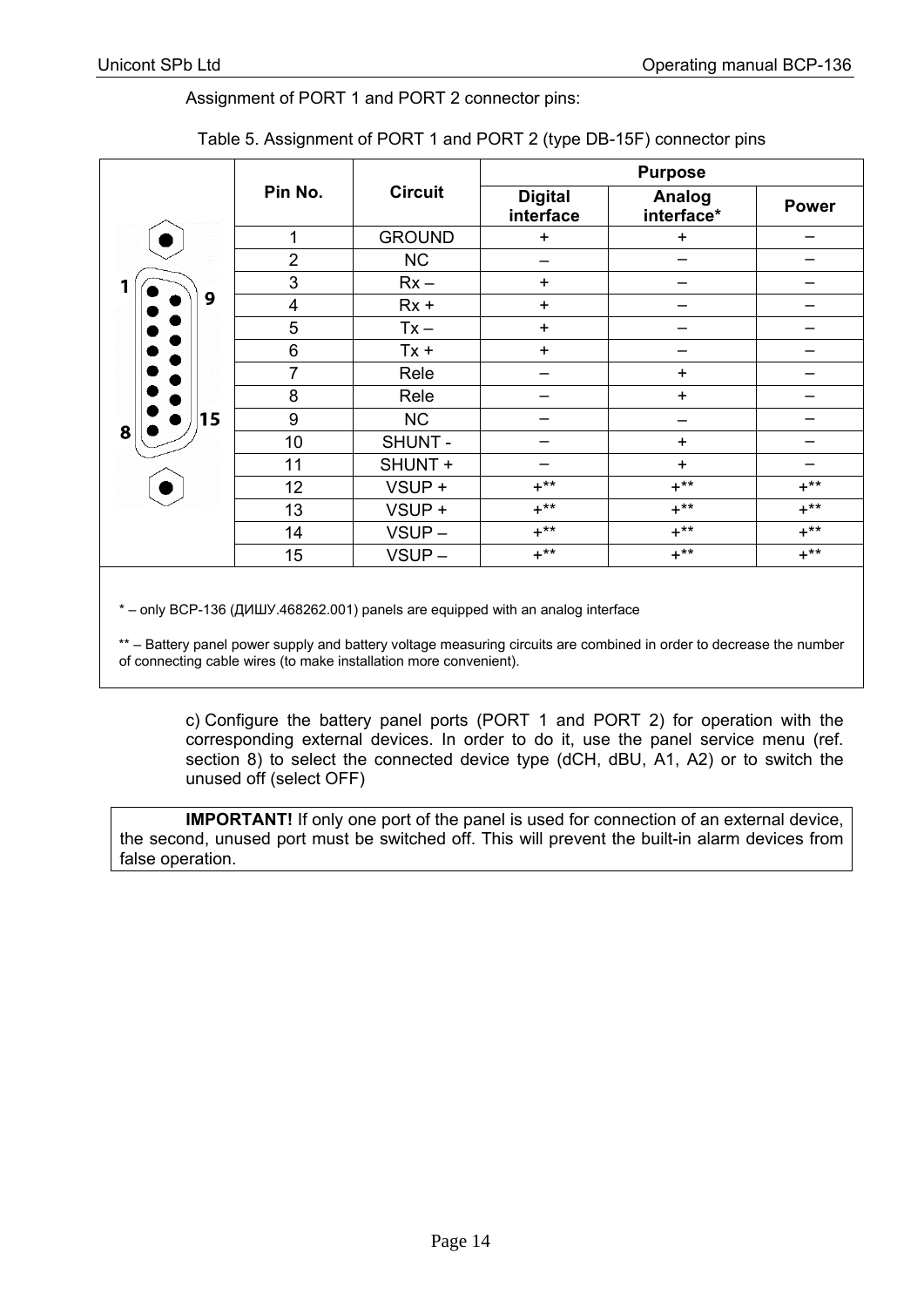d) Configure the battery panel to receive information from external devices:

1 Battery panel operation with digital interface (operation with CH-105 / PCH-205, setting of the battery charging specifications)

In order to configure the panel for operation with CH-105 or PCH-205, its **main menu** is used.

- Enter the main menu (ref. section 8).
- By means of BAT1/2 button select the battery, charging specifications are to be set for.
- Specify the necessary charging current and voltage (menu items U and I).

**IMPORTANT!** Prior to set the charging specifications, it is necessary to read the battery documentation.

**Note!** Battery charging current and voltage can be set by means of the battery panel or built-in controls of CH-105 and PCH-205.

2 Battery panel operation with digital interface (operation with BMU-126, setting of alarm limits)

In order to configure the panel for operation with BMU-126, its **service menu** is used.

- Enter the service menu (ref. section 8, Fig. 9, Table 7).
- Activate the necessary alarms (supported by BMU-126).
- Configure the necessary voltage and current alarm limits: Uh, UL, Cth.

3 Battery panel BCP-136 operation with analog interface (operation with SB-138, shunt settings and alarm limits)

In order to configure the panel for operation with SB-138, its **service menu** is used.

- Enter the service menu (ref. section 8, Fig. 9, Table 7).
- Configure the necessary SB-138 shunt resistance (this resistance is specified in SB-138 documentation).
- Configure the necessary voltage alarm limits: Uh, UL.

**Note!** BCP-136 can be connected to other than SB-138 (non-original) shunt based measuring devices, provided that shunt parameters meet those specified in section 3.

e) Switch on the panel and check if the readings are correct.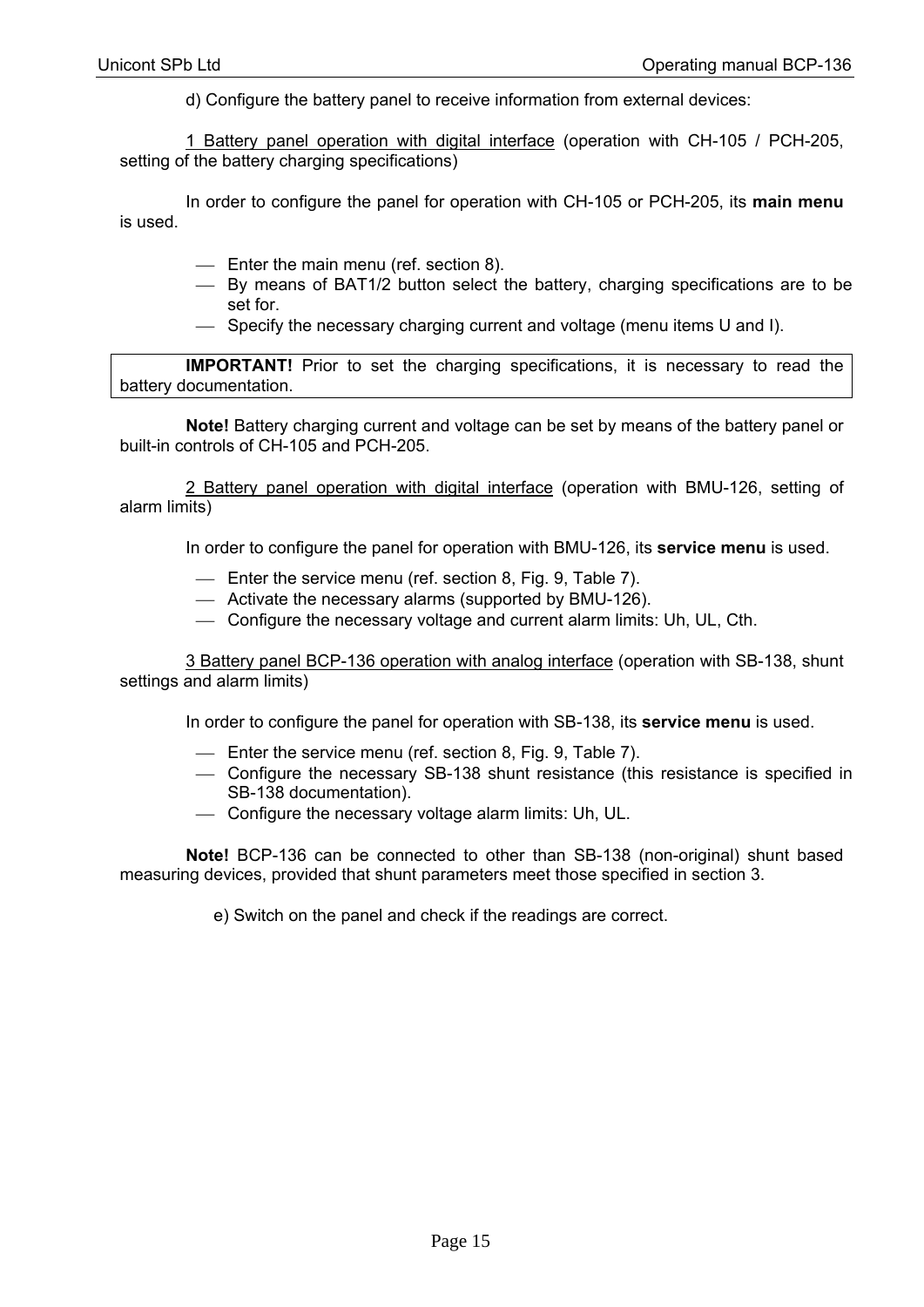### **8. Configuration**

### **8.1** *Panel menu*

In order to configure the battery panel for operation with external devices, its built-in menu is used.

The panel menu consists of two sections: the main menu and the section menu.

Any of them can be entered when panel operates in the standby (primary) mode (ref. section 8.3).

#### **Main menu**

The main menu of the battery panel is accessible if PCH-205 or CH-105 is connected. It is used to configure external devices to operate at necessary currents and voltages.

In order to enter the main menu, press MENU button at the panel keyboard (ref. section 8.3).

#### **Service menu**

The service menu is used for initial configuration of the battery panel, in order to configure types and parameters of connected devices.

The service menu allows to perform the following operations:

- configure ports of the battery panel for operation with connected external devices by setting the corresponding dCH, dBU, A1, and A2 values (ref. Table 7),
- switch off unused ports (CH1, CH2 OFF),
- enter shunt parameters of SB-138 (or other device), adjust alarm limits.

In order to enter the service menu, press the corresponding combination of control buttons (ref. section 8.3).

#### **8.2** *Menu structure*

The main menu structure is as follows.



Fig. 8. Structure of the main BCP-136 menu.

In dependence of the current operating mode and type of the battery panel (BCP-136) or BCP-136-01), general structure of the service menu may dynamically change. Accessible settings are show in the service menu diagram (ref. Fig. 9).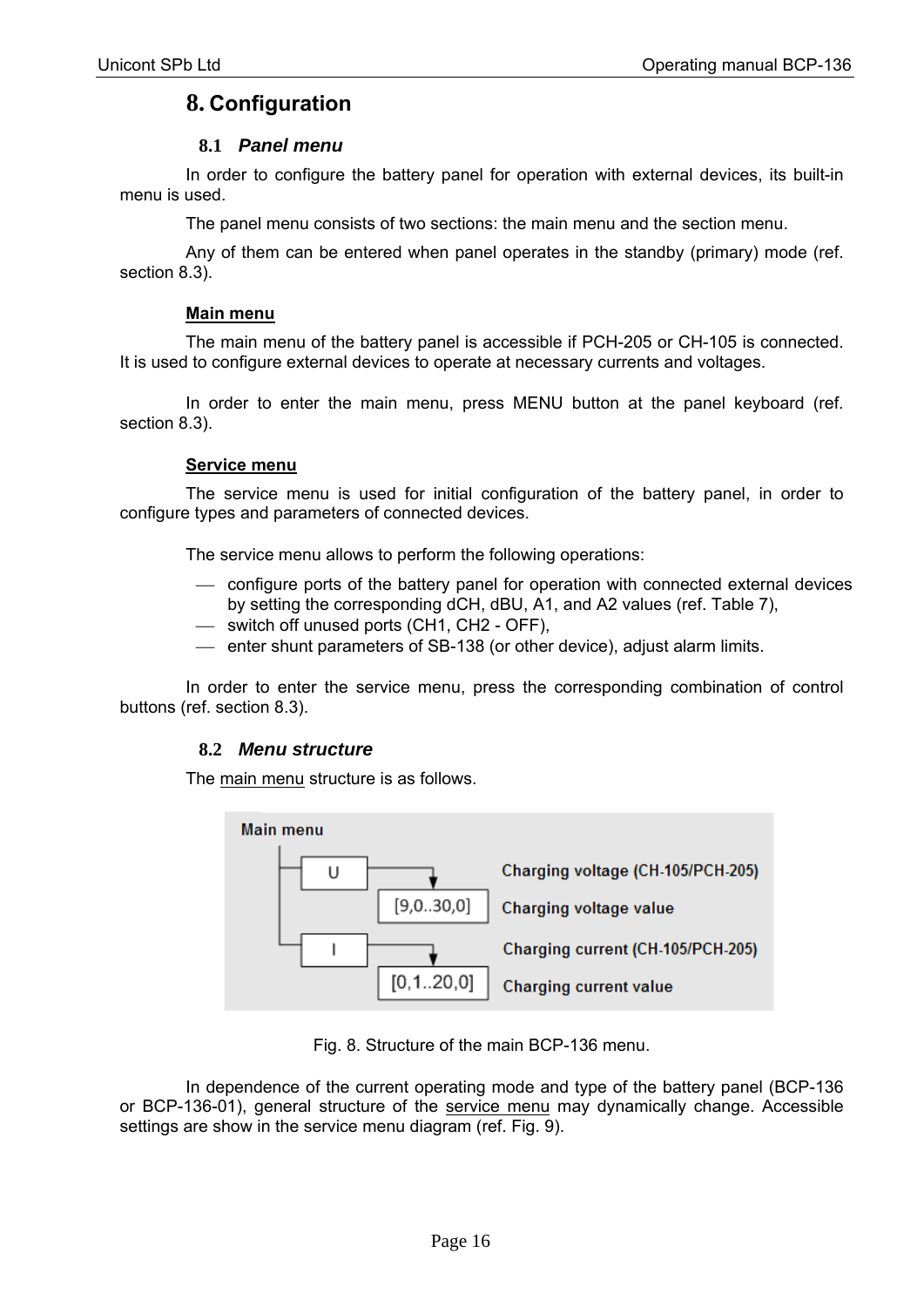

Fig. 9. General structure of the service BCP-136 menu.

Items of the battery panel menu and their functions are briefly described inTable 6 and Table 7.

| Menu item | <b>Description</b>                                                          |  |
|-----------|-----------------------------------------------------------------------------|--|
|           | Selection of battery charging current (varies in a range of $0.1 - 20.0$ A) |  |
|           | Selection of battery charging voltage (varies in a range of $9.0 - 30.0$ V) |  |

**IMPORTANT!** Prior to set the charging current and voltage, it is necessary to get familiar with the corresponding recommendations of the battery manufacturer.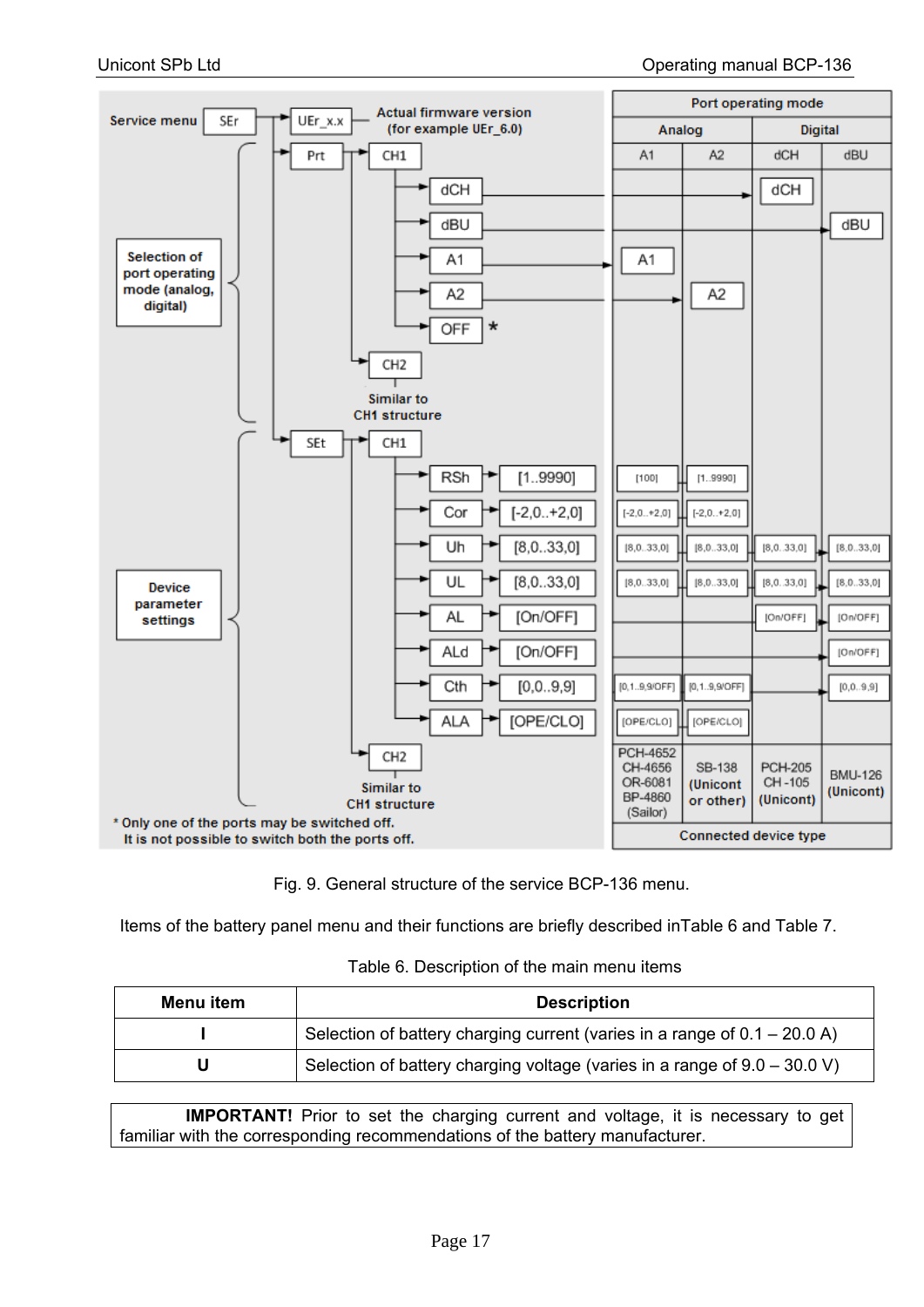**Note!** It is necessary to take into account that charging current and voltage (their maximal and minimal values) are limited in dependence of the connected device type (ref. CH-105 and PCH-205 operating manuals).

**Note!** In case the configured parameters do not meet the selected operating mode of the port, the error message ("Err") is shown by the indicator.

| <b>Menu</b> item                                   |                                                                                                                                   | <b>Description</b>                                                                                                                                            | <b>Note</b>                                                                                                                                                                                                                        |  |
|----------------------------------------------------|-----------------------------------------------------------------------------------------------------------------------------------|---------------------------------------------------------------------------------------------------------------------------------------------------------------|------------------------------------------------------------------------------------------------------------------------------------------------------------------------------------------------------------------------------------|--|
| UEr_x.x                                            |                                                                                                                                   | Actual firmware version                                                                                                                                       | x.x (number)                                                                                                                                                                                                                       |  |
|                                                    | Selection of operating mode of the battery panel port (PORT 1, PORT 2)                                                            |                                                                                                                                                               |                                                                                                                                                                                                                                    |  |
|                                                    | dCH                                                                                                                               | Digital port operating mode<br>(via RS-422 interface)                                                                                                         | Connection of external devices<br>CH-105, PCH-205                                                                                                                                                                                  |  |
|                                                    | dBU                                                                                                                               | Digital port operating mode<br>(via RS-422 interface)                                                                                                         | Connection of BMU-126 (digital shunt)                                                                                                                                                                                              |  |
| Prt                                                | $A1*$                                                                                                                             | Analog port operating mode                                                                                                                                    | Connection of ZU 6081, 4652, 4656,<br>Sailor. The panel is connected to the<br>battery panel BP-4680 terminal, RSh = 100<br>$\mu\Omega$ (does not change)                                                                          |  |
|                                                    | $A2*$                                                                                                                             | Analog port operating mode                                                                                                                                    | Connection of SB-138                                                                                                                                                                                                               |  |
|                                                    | <b>OFF</b>                                                                                                                        | The port is switched off                                                                                                                                      | External device is not connected                                                                                                                                                                                                   |  |
|                                                    |                                                                                                                                   | Selection of the battery panel settings related to reception of analog data from external devices<br>connected to the analog panel interface (PORT 1, PORT 2) |                                                                                                                                                                                                                                    |  |
|                                                    | RSh*                                                                                                                              | Shunt resistance setting<br>$19990 \mu\Omega$                                                                                                                 | For analog shunt SB-138, set RSh = 150<br>μΩ                                                                                                                                                                                       |  |
|                                                    | Cor*                                                                                                                              | Zero current correction (varies in a range<br>of $-2.0 - +2.0$ A)                                                                                             |                                                                                                                                                                                                                                    |  |
|                                                    | ALA*                                                                                                                              | Alarm setting for connection/disconnection<br>of terminals                                                                                                    |                                                                                                                                                                                                                                    |  |
|                                                    | Uh                                                                                                                                | Upper voltage alarm limit (varies in a<br>range of $8.0 - 33.0$ V)                                                                                            | Activation of alarm if voltage exceeds the<br>specified value                                                                                                                                                                      |  |
| <b>Set</b>                                         | UL                                                                                                                                | Lower voltage alarm limit (varies in a<br>range of $8.0 - 33.0 V$ )                                                                                           | Activation of alarm if voltage falls below<br>the specified value                                                                                                                                                                  |  |
|                                                    | Selection of the battery panel settings related to alarms of BMU-126 connected to the digital panel<br>interface (PORT 1, PORT 2) |                                                                                                                                                               |                                                                                                                                                                                                                                    |  |
|                                                    | <b>AL</b>                                                                                                                         | Activation/deactivation of all possible<br>alarms                                                                                                             |                                                                                                                                                                                                                                    |  |
|                                                    | ALd                                                                                                                               | too high discharge current                                                                                                                                    | Activation/deactivation of alarm caused by Used only if the battery panel is connected<br>to BMU-126                                                                                                                               |  |
|                                                    | Cth                                                                                                                               | Maximal discharge current alarm limit<br>(varies in a range of $0.0 - 9.9$ A)                                                                                 | Activation of alarm if voltage exceeds the<br>specified value<br>(accessible for dBU and ALd - ON port<br>connection types; accessible for A1 and A2<br>connection types, provided that the<br>specified value is higher than 0.0) |  |
| * - These menu items are supported by BCP-136 only |                                                                                                                                   |                                                                                                                                                               |                                                                                                                                                                                                                                    |  |

Table 7 Description of the service menu items.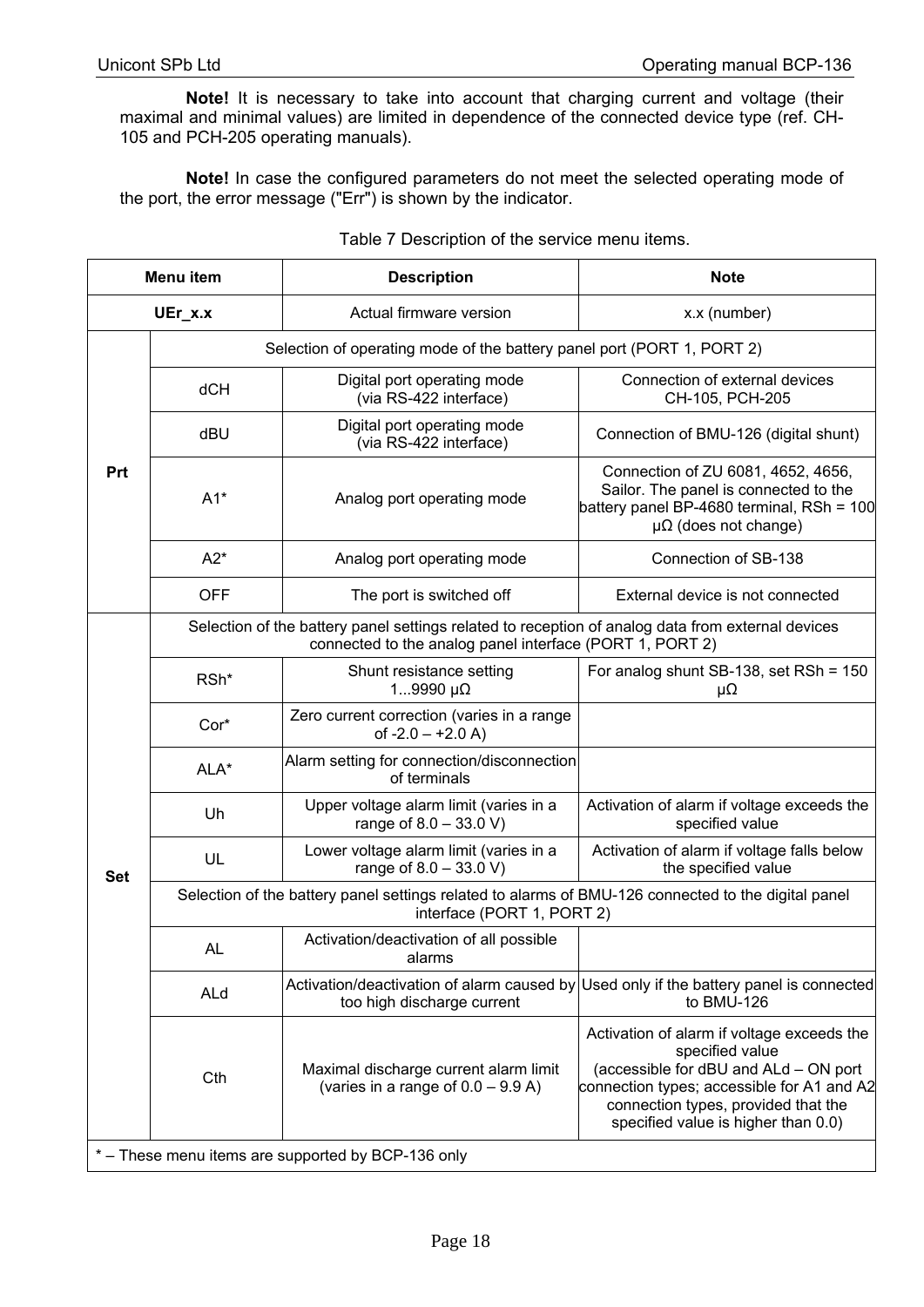### **8.3***Battery panel configuration*

8.3.1. Port operating mode configuration (enter the service menu)

In order to configure the port for operation with the connected external device type, perform the following actions:

press ▲ and ▼ buttons simultaneously and hold them pressed for 5 seconds, until "Prt" message is shown on the left indicator.

press ENTER to confirm the selection ("Prt" message is shown on the left indicator).

 by means of ▲ and ▼ buttons select the port ("CH1" or "CH2" message shown on the right indicator, which corresponds PORT1 and PORT2 of the panel, respectively), for which it is necessary to specify a connection type.

press ENTER to confirm the selection.

 by means of ▲ and ▼ buttons select the necessary connection type (dCH, dBU, A1, A2). Accessible connection options are described in Table 7.

- press ENTER to confirm the selection.
- Press MENU button until the panel is switched to the primary operating mode.

8.3.2. Switching off of a port

In order to switch a port off, perform the actions described in section 8.3.1, but select OFF instead of dCH, dBU, A1, or A2.

8.3.3. Analog interface configuration (accessible for BCP-136 only)

In order to use the battery panel analog interface, it is necessary to specify several additional parameters (ref. section 7) as follows:

 press ▲ and ▼ buttons simultaneously and hold them pressed for 5 seconds, until "Prt" message is shown on the left indicator.

by means of ▲ and ▼ buttons select "SEt" message on the right indicator.

 press ENTER to confirm the selection ("SEt" message is shown on the left indicator).

by means of ▲ and ▼ buttons select the port ("CH1" or "CH2" message shown on the right indicator, which corresponds PORT1 and PORT2 of the panel, respectively), for which it is necessary to specify a connection type.

press ENTER to confirm the selection.

 by means of ▲ and ▼ buttons select the necessary parameter: RSh, Cor, Uh, UL, Cth, or ALA. Accessible parameters are described in Table 7.

- press ENTER to confirm the selection
- by means of ▲ and ▼ buttons set the necessary value (ref. Table 7).
- press ENTER to confirm the selection
- Press MENU button until the panel is switched to the primary operating mode.

8.3.4. Digital interface configuration (connection of BMU-126)

In order to use the battery panel along with BMU-126 connected to the digital interface, it is necessary to specify several additional parameters as follows: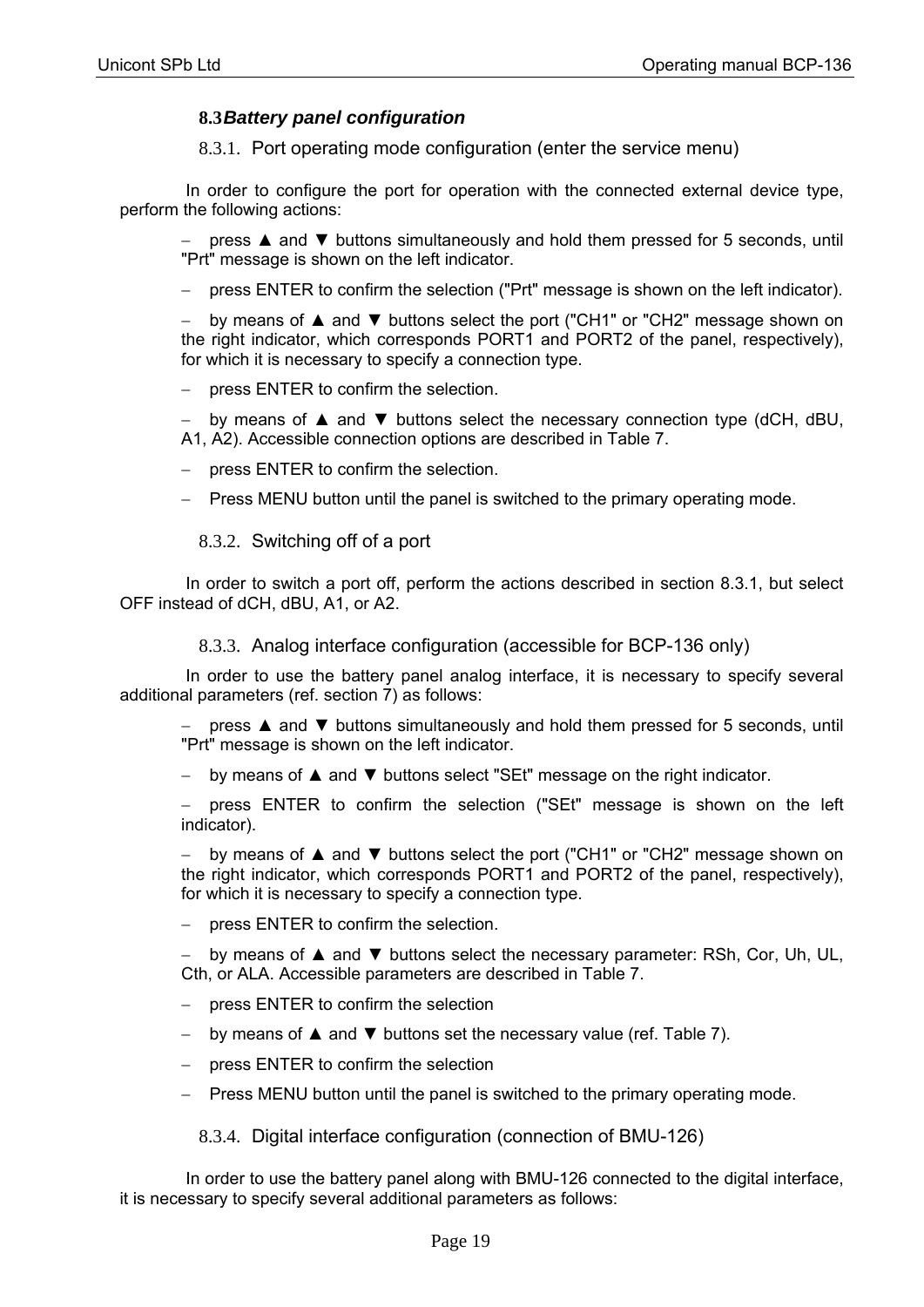press ▲ and ▼ buttons simultaneously and hold them pressed for 5 seconds, until "Prt" message is shown on the left indicator.

by means of ▲ and ▼ buttons select "SEt" message on the right indicator.

 press ENTER to confirm the selection ("SEt" message is shown on the left indicator).

 by means of ▲ and ▼ buttons select the port ("CH1" or "CH2" message shown on the right indicator, which corresponds PORT1 and PORT2 of the panel, respectively), for which it is necessary to specify a connection type.

press ENTER to confirm the selection.

 by means of ▲ and ▼ buttons select the necessary parameter: AL, ALd, Cth, Uh, or UL. Accessible parameters are described in Table 7.

- press ENTER to confirm the selection
- by means of ▲ and ▼ buttons set the necessary value (ref. Table 7).
- press ENTER to confirm the selection
- Press MENU button until the panel is switched to the primary operating mode.

8.3.5. Charging current setting (enter the main menu)

In order to set the necessary charging current, perform the following actions:

- press MENU button until "I" message is shown on the left indicator.
- by means of **A** and  $\blacktriangledown$  buttons set the necessary charging current.

 press ENTER to save the specified value in the nonvolatile memory of the battery panel.

#### 8.3.6. Charging voltage setting

In order to set the necessary charging voltage, perform the following actions:

- press MENU button until "U" message is shown on the left indicator.
- by means of ▲ and ▼ buttons set the necessary charging voltage.

 press ENTER to save the specified value in the nonvolatile memory of the battery panel.

#### 8.3.7. Indicator brightness adjustment

Brightness can be adjusted when panel operates in the standby (primary) mode.

#### 1. Decreasing the brightness

In order to decrease the brightness by one level, press ▼ button. In order to decrease it by several levels (or down to the minimum), press this button multiple times or hold it.

2. Increasing the brightness

In order to increase the brightness by one level, press ▲ button. In order to increase it by several levels (or up to the maximum), press this button multiple times or hold it.

**Note!** Upon each activation (startup) of the battery panel the brightness is set to the maximal level regardless of the settings made prior to the last switching off.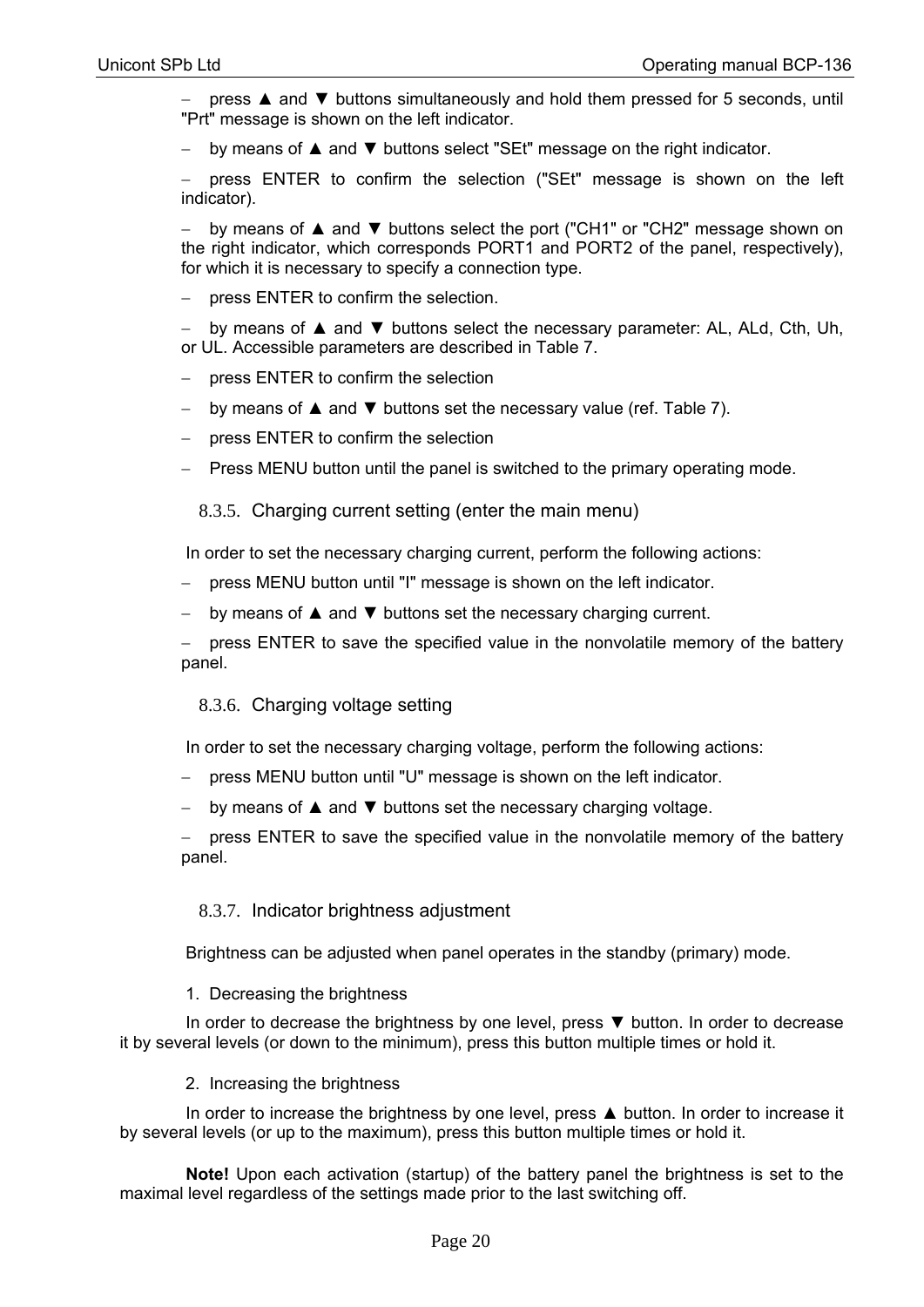#### 8.3.8. Test function activation

In order to check if the visual and sound elements (LEDs, indicators and the beeper), the panel supports the Test function. In order to activate it, perform the following actions:

 press MUTE/TEST button and hold it pressed for 3 seconds, until all LEDs are switched on, and the built-in beeper emits continuous sound,

 release MUTE/TEST button, and the battery panel will return to the primary operating mode.

### 8.3.9. ALARMS ACKNOWLEDGEMENT

In case of alarm (ref. Table 4), press MUTE button to switch the sound off.

The beeped stops emitting sound. Visual alarm devices will remain functioning until the cause of the alarm is remedied. However, they start to light continuously instead of flashing.

#### 8.3.10. Reading the actual battery temperature

The battery panel supports the special function for measuring of charged battery temperature. It receives the corresponding data from CH-105 or PCH-205 via the digital interface. These devices monitor the battery temperature by means of digital sensors (mechanically) fixed directly on the batteries and (electrically) connected to CH-105 or PCH-205.

In order to activate this function, perform the following actions:

 While the battery panel operates in the primary standby mode, press ENTER. This results in that letter "t" appears on the left digital indicator, while the right one displays actual battery temperature. In absence of the temperature sensor the right indicator shows " $- -$ " message.

- 10 seconds after that or upon repeated pressing of ENTER the panel will return in the primary standby operating mode, and the indicators will display actual charging current and voltage.

### 8.3.11. Factory panel settings

The battery charged is delivered configured for operation with PCH-205 or CH-105. It is assumed that the devices will be connected to port 1. By default, the menu is configured as follows: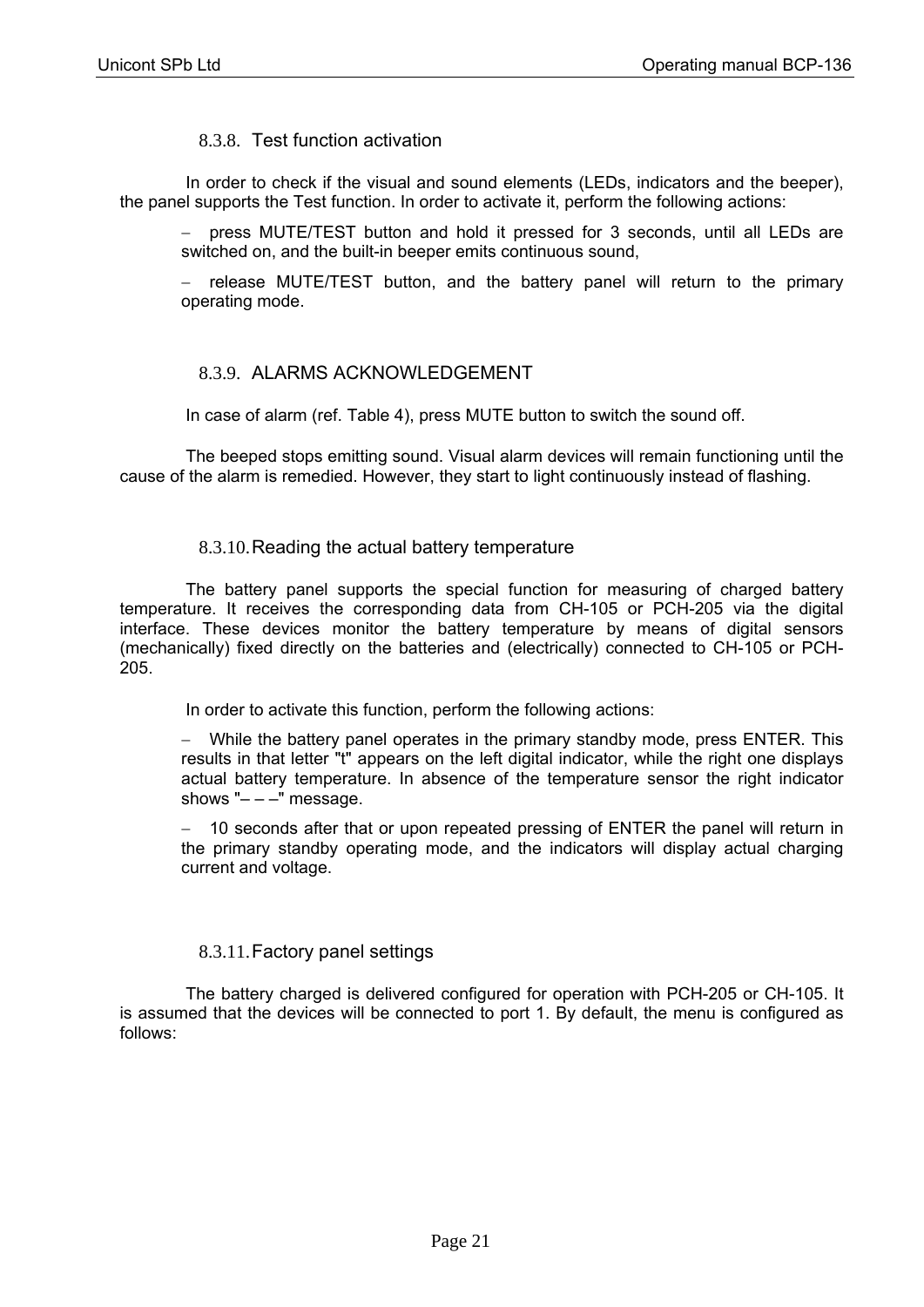### Default configuration

| <b>Setting</b>      | Item            | <b>Value</b> |
|---------------------|-----------------|--------------|
| PORT operating mode | CH <sub>1</sub> | dCH          |
|                     | CH <sub>2</sub> | OFF          |

Factory (default) panel settings if the analog channel is activated.

| A1 parameter (upon activation) | <b>RSh</b> | 100 $\mu\Omega$ |
|--------------------------------|------------|-----------------|
|                                | Cor        | $-0.9A$         |
|                                | Uh         | 29.5 V          |
|                                | UL         | 23.5 V          |
|                                | Cth        | <b>OFF</b>      |
|                                | <b>ALA</b> | Ope             |
| A2 parameter (upon activation) | <b>RSh</b> | 150 $\mu\Omega$ |
|                                | Cor        | $-0.9A$         |
|                                | Uh         | 29.5 V          |
|                                | UL         | 23.5 V          |
|                                | Cth        | <b>OFF</b>      |
|                                | <b>ALA</b> | Ope             |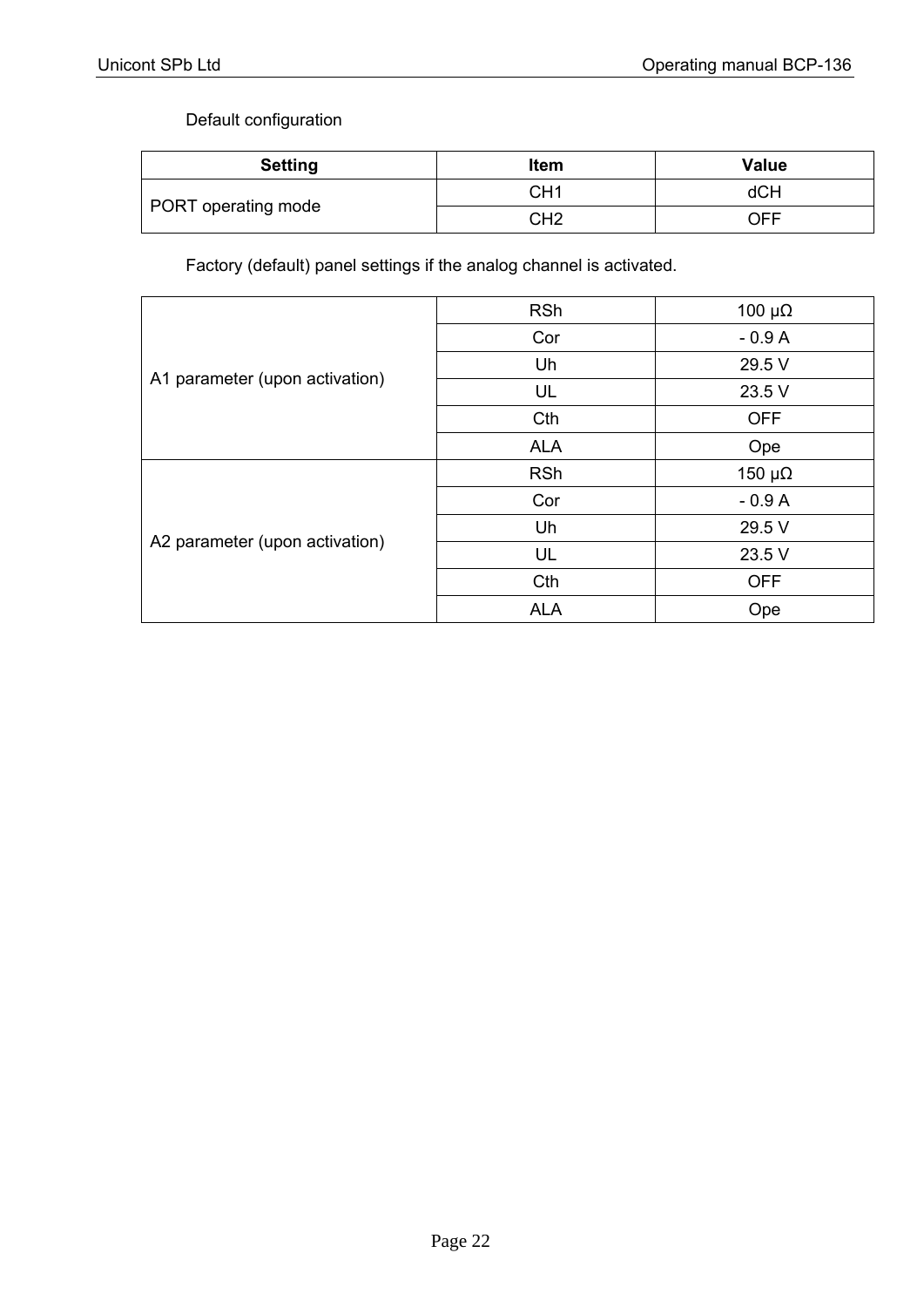### **9. Transportation and Storage**

The divice shall be stored in heated space at air temperature of +5 ºС to +35 ºС (maximum values of -55 °C to +70 °C), at relative humidity of air not exceeding 95 % at temperature of +25 °C and content of dust, oil, moisture and aggressive admixtures in the air not exceeding the norms envisaged by GOST 12.1.005-88 for the working zone of production areas.

The device shall be transported in transport container of the manufacturer in closed transport.

Means of transport:

- automobile and railway closed transport (covered wagons, universal containers)
- by air (in pressurized and heated bays of airplane)
- by sea (in dry service spaces).

The device shall be transported in accordance with the transport regulations in force for the particular transport.

During handling operations and transportations strictly observe the requirements of handling marks on boxes and do not allow bumps and impacts which can affect preservation and serviceability of the device.

Packed devices shall be reliably secured in vehicles.

After storage in stores or transportation at temperature below +10 ºС the devices shall be unpacked only in heated spaces after keeping them unpacked in under normal climatic conditions for12 hours.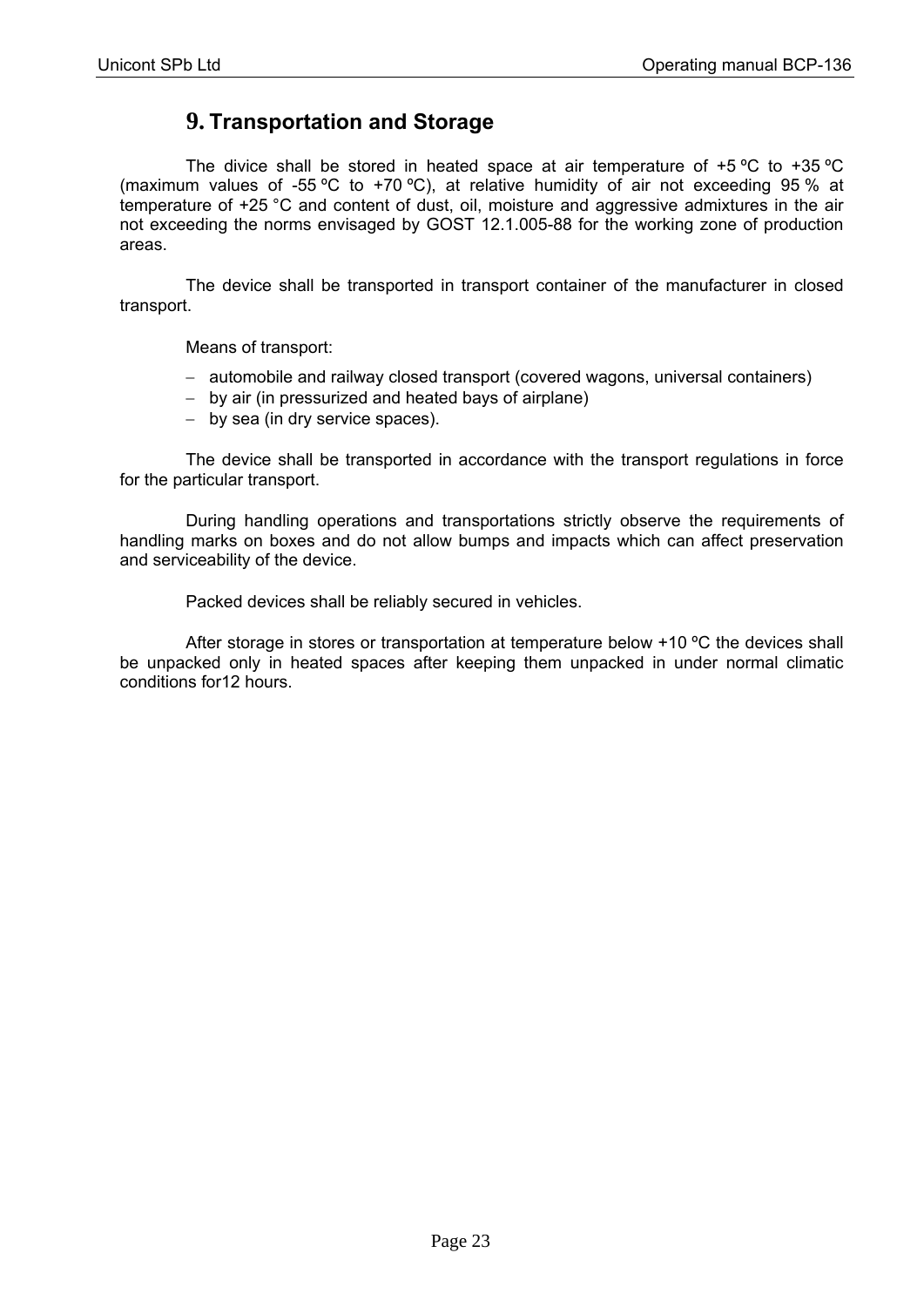# **10. Recycling**

Do not recycle the packing of a new product, its parts with defects identified during its operation as well as the overage product as common household waste since they contain materials and raw materials suitable for their recovery.

Decommissioned and unused components should be delivered to a specialized waste collection center licensed by local authorities. You can also send the overage equipment to the manufacturer for its further recycling.

Proper recycling of the product components will prevent potential negative consequences for human health and the environment, as well as provide recovery of the product component materials while substantially saving on energy and resources.

**The product does not endanger human life and health or the environment during and after its service life.** 

**This product should be recycled following the requirements applicable to electronic equipment.** 



**Products marked with a crossed-out recycle bin should be recycled apart from common household waste.**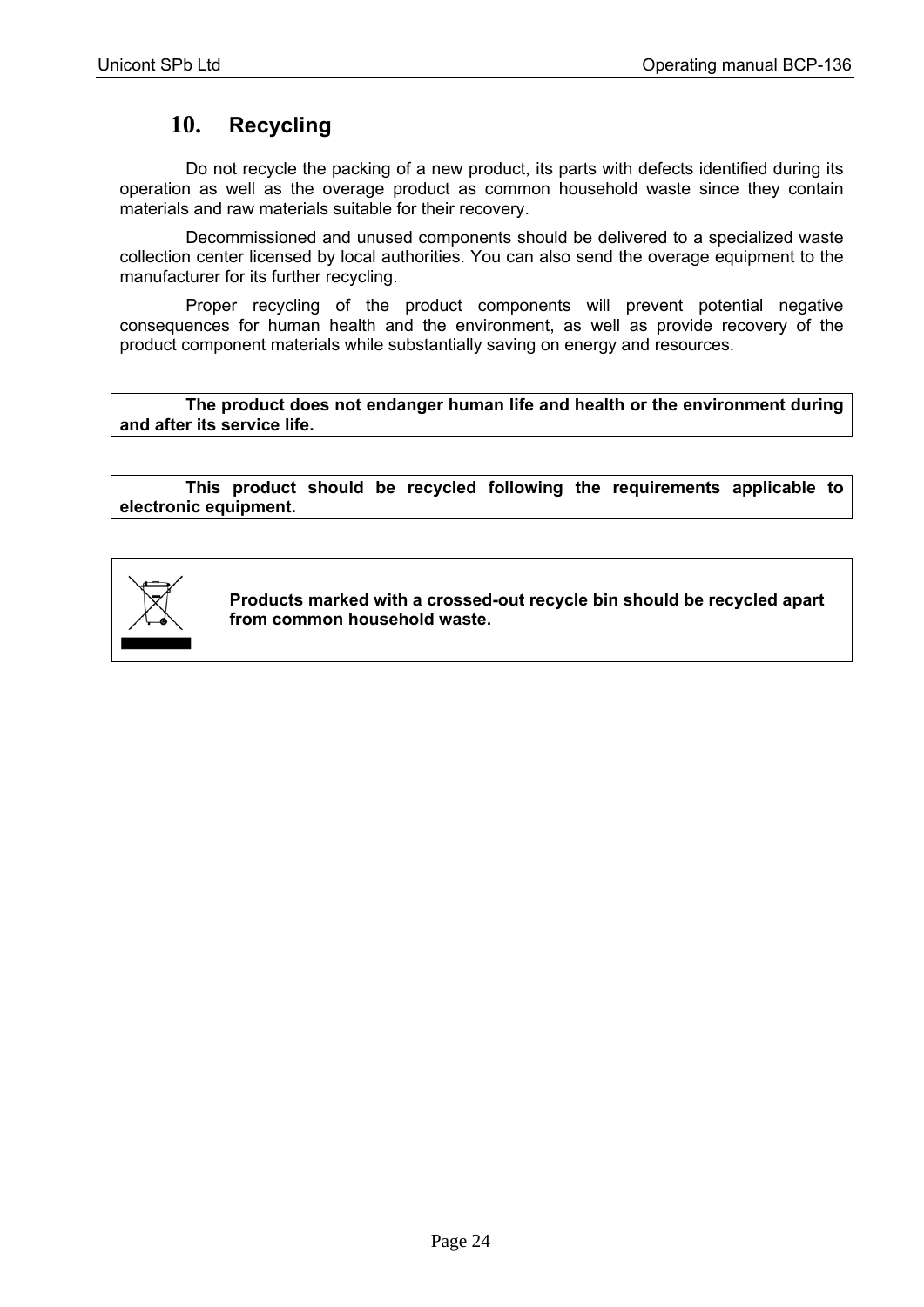### **11. Warranty**

The manufacturer guarantees the unit BCP-136 complies with this manual provided that the operation, transportation and storage conditions are adhered to during the warranty period.

The unit's warranty period expires 24 months from the date of its shipping from the manufacturer's storehouse.

Within the warranty period, the owner is entitled for a free repair, or a replacement of a separate part, provided that the malfunction occurred through the manufacturer's fault.

Warranty repair is provided if the unit is submitted with the manufacturer's label and a legible serial number available on it, as well as this operating manual.

The manufacturer is not responsible and cannot guarantee the unit's operation:

1. After the warranty period is over;

2. In case of the failure to observe the unit's operation, transportation, storage and installation rules and conditions;

3. If the unit is in an unmarketable condition, or has a damaged body, and other causes beyond the manufacturer's control;

4. If self-made electrical devices were used.

5. If there was an attempt to repair the unit by a person who is not an authorized representative of the manufacturer.

If the owner loses this operating manual or the manufacturer's label with a serial number, the manufacturer shall not provide their copies, and the owner shall be divested of the right for a free repair during the warranty period.

Upon the warranty expiry, the manufacturer shall facilitate the repair of the unit at the owner's expense.

Note: in case of warranty repair, the unit's disassembling from the installation site and its delivery to the manufacturer's service center are done at the owner's expense.

Visit the manufacturer's website www.unicont.spb.ru (section "support/warranty") to find:

 $-$  forms to fill in claims.

 $-$  full warranty description;

 $-$  full description of the warranty service rendering procedure.

**The manufacturer service center's address and contact details: Unicont SPb, Ltd. Bld. 26Е Kibalchich Str., Saint Petersburg, 192174, Russia tel.: + 7 (812) 622 23 10, +7 (812) 622 23 11 fax: +7 (812) 362 76 36 e-mail: service@unicont.spb.ru**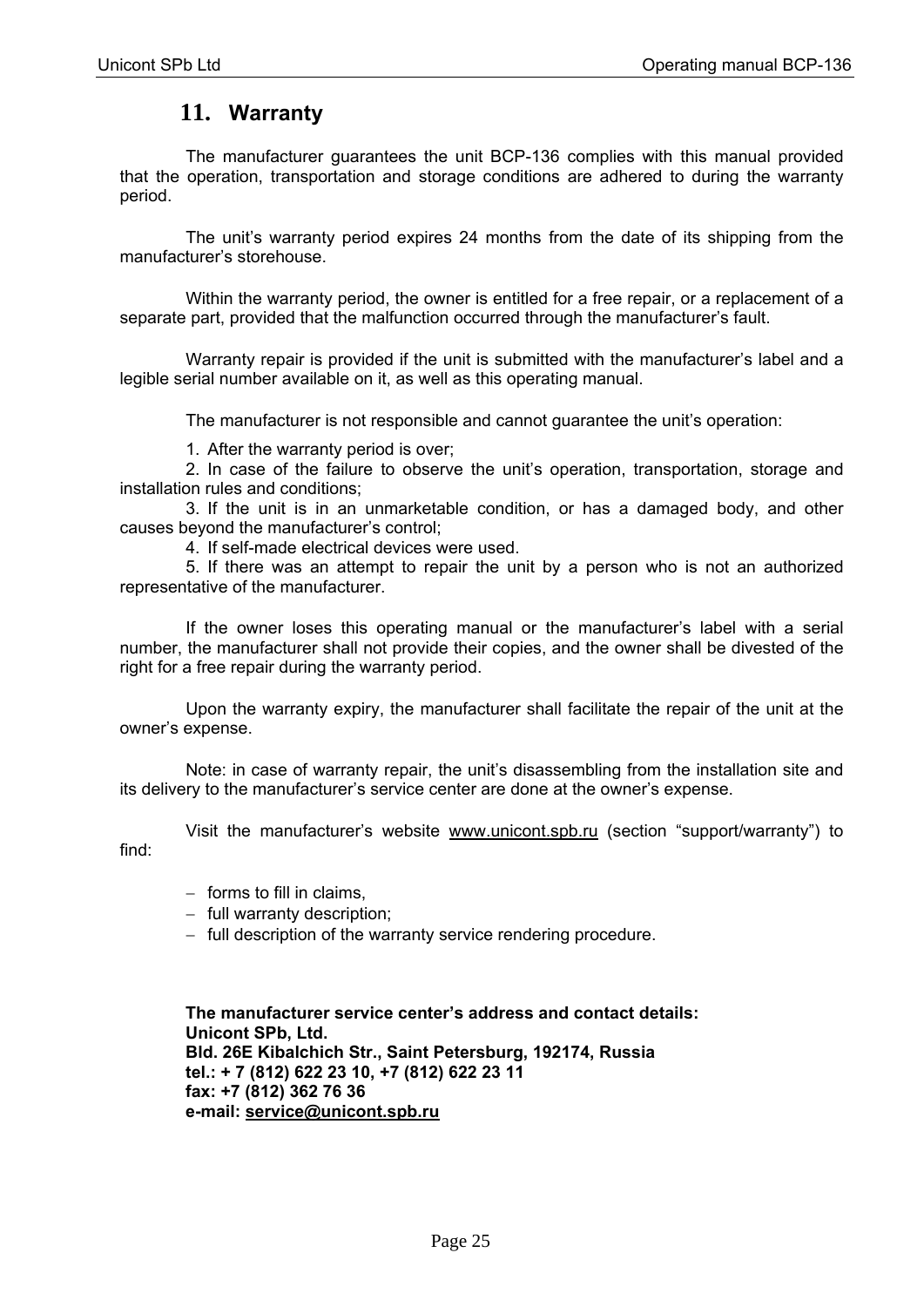# **12. DATE OF PACKING**

| Battery control panel                                                 | <b>BCP-136</b>                 | Nº                         |
|-----------------------------------------------------------------------|--------------------------------|----------------------------|
| name of article                                                       | designation                    | serial number              |
| Packed                                                                | Unicont SPb Ltd, Russia.       |                            |
|                                                                       | Manufacturer                   |                            |
| according to the requirements of the current technical documentation. |                                |                            |
| post                                                                  | signature                      | clarification of signature |
| year, month, day                                                      |                                |                            |
| 13. ACCEPTANCE DETAILS                                                |                                |                            |
| Battery control panel                                                 | <b>BCP-136</b>                 | Nº                         |
| name of article                                                       | designation                    | serial number              |
| Stamp<br>signature<br>here                                            | Quality control representative | clarification of signature |
|                                                                       |                                |                            |
| year, month, day                                                      |                                |                            |
| 14. DATE OF COMMISSIONING<br>Battery control panel                    | <b>BCP-136</b>                 | Nº                         |
| name of article                                                       | designation                    | serial number              |
| The unit has been put into operation.                                 |                                |                            |
| Date of installation:                                                 |                                |                            |
| Place of installation:                                                |                                |                            |
| Person in charge of installation:                                     |                                |                            |